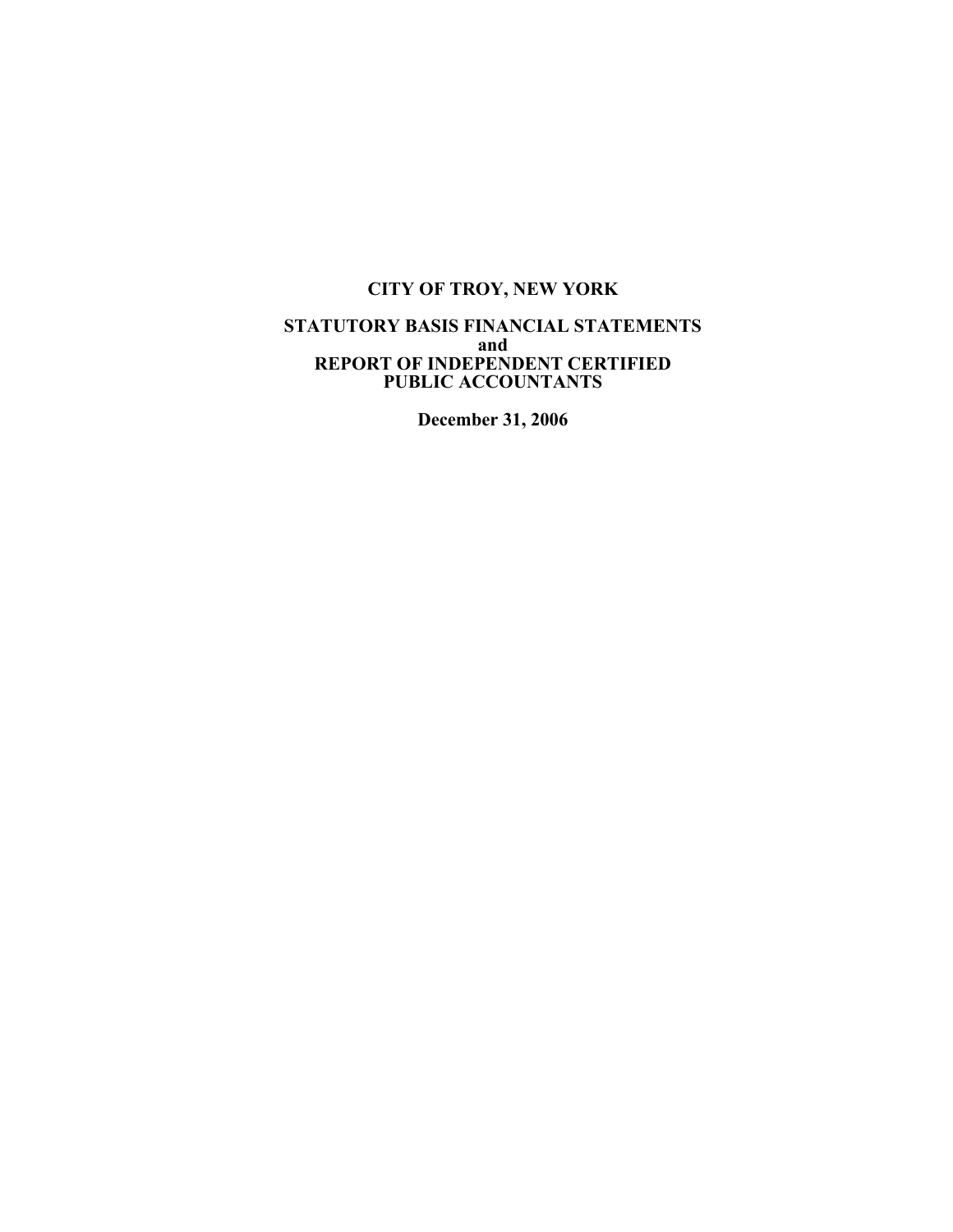## **STATUTORY BASIS FINANCIAL STATEMENTS and REPORT OF INDEPENDENT CERTIFIED PUBLIC ACCOUNTANTS**

**December 31, 2006**

# **C O N T E N T S**

Page

| <b>REPORT OF INDEPENDENT CERTIFIED PUBLIC ACCOUNTANTS</b>                                                                                          |          |  |  |  |  |
|----------------------------------------------------------------------------------------------------------------------------------------------------|----------|--|--|--|--|
| STATUTORY BASIS FINANCIAL STATEMENTS                                                                                                               |          |  |  |  |  |
| Combined Balance Sheet - All Fund Types and Account Groups<br>Combined Statement of Revenues, Expenditures, and Changes in Fund Balance -          | 2        |  |  |  |  |
| All Governmental Fund Types and Expendable Trust Funds                                                                                             | 3        |  |  |  |  |
| Combined Statement of Revenues, Expenditures, and Changes in Fund<br>Balance - Budget and Actual - General and Combined Special Revenue Fund Types | 4        |  |  |  |  |
| Notes to Statutory Basis Financial Statements                                                                                                      | $5 - 25$ |  |  |  |  |
| <b>SUPPLEMENTAL INFORMATION</b>                                                                                                                    |          |  |  |  |  |
| Report of Independent Certified Public Accountants on Supplemental Information                                                                     | 26       |  |  |  |  |
| Combined Balance Sheet - Special Revenue Funds                                                                                                     | 27       |  |  |  |  |
| Combined Statement of Revenues, Expenditures, and Changes in Fund Balances -                                                                       |          |  |  |  |  |

Special Revenue Fund Types 28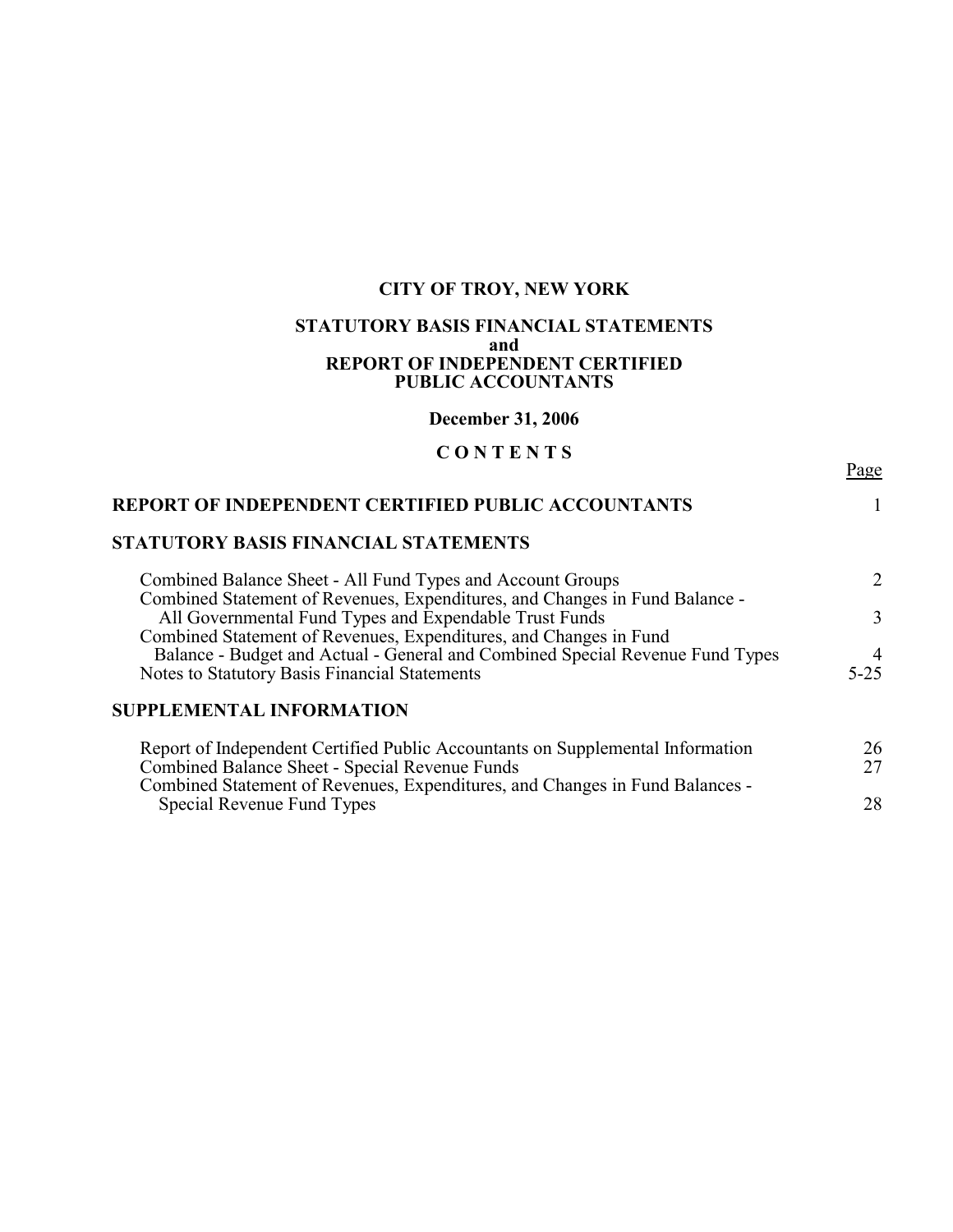## BOLLAM, SHEEDY, TORANI & CO. LLP Certified Public Accountants Albany, New York

### **REPORT OF INDEPENDENT CERTIFIED PUBLIC ACCOUNTANTS**

Mayor and Members of the City Council City of Troy, New York

We have audited the accompanying statutory basis financial statements of the City of Troy, New York (City), as of and for the year ended December 31, 2006. These statutory basis financial statements are the responsibility of the City's management. Our responsibility is to express an opinion on these statutory basis financial statements based on our audit.

We conducted our audit in accordance with auditing standards generally accepted in the United States of America and *Government Auditing Standards* issued by the Comptroller General of the United States. Those standards require that we plan and perform the audit to obtain reasonable assurance about whether the statutory basis financial statements are free of material misstatement. An audit includes examining, on a test basis, evidence supporting the amounts and disclosures in the statutory basis financial statements. An audit also includes assessing the accounting principles used and significant estimates made by management, as well as evaluating the overall statutory basis financial statements presentation. We believe our audit provides a reasonable basis for our opinion.

As more fully described in Note A to the statutory basis financial statements, the City prepared these financial statements using statutory accounting practices prescribed by the Office of the Comptroller of the State of New York for reporting to that office, which practices differ from accounting principles generally accepted in the United States of America. The effects on the financial statements of the variances between the statutory basis of accounting and accounting principles generally accepted in the United States of America, although not readily determinable, are presumed to be material.

As more fully described in Note L, the methodology used to calculate and record the liability for post-employment benefits is not in accordance with accounting principles prescribed by the Office of the Comptroller of the State of New York for reporting to that office.

In our opinion, the statutory basis financial statements referred to above, except for the effect on these financial statements of any required adjustment to the liability for post-employment benefits calculated using a methodology acceptable to these accounting principles, present fairly, in all material respects, the financial position of the City of Troy, New York, as of December 31, 2006, and the results of its operations for the year then ended, on the basis of accounting described in Note A.

In accordance with *Government Auditing Standards*, we have issued our report dated September 21, 2007, on our consideration of the City of Troy, New York's internal control over financial reporting and our tests of its compliance with certain provisions of laws, regulations, contracts, and grants. That report is an integral part of an audit performed in accordance with *Government Auditing Standards* and should be read in conjunction with this report in considering the results of our audit.

As there are differences between financial statements prepared on the statutory basis versus financial statements prepared using GAAP, these financial statements should not be relied upon by parties that are not informed of such differences.

Ballam Sheedy Town & G up

Albany, New York September 21, 2007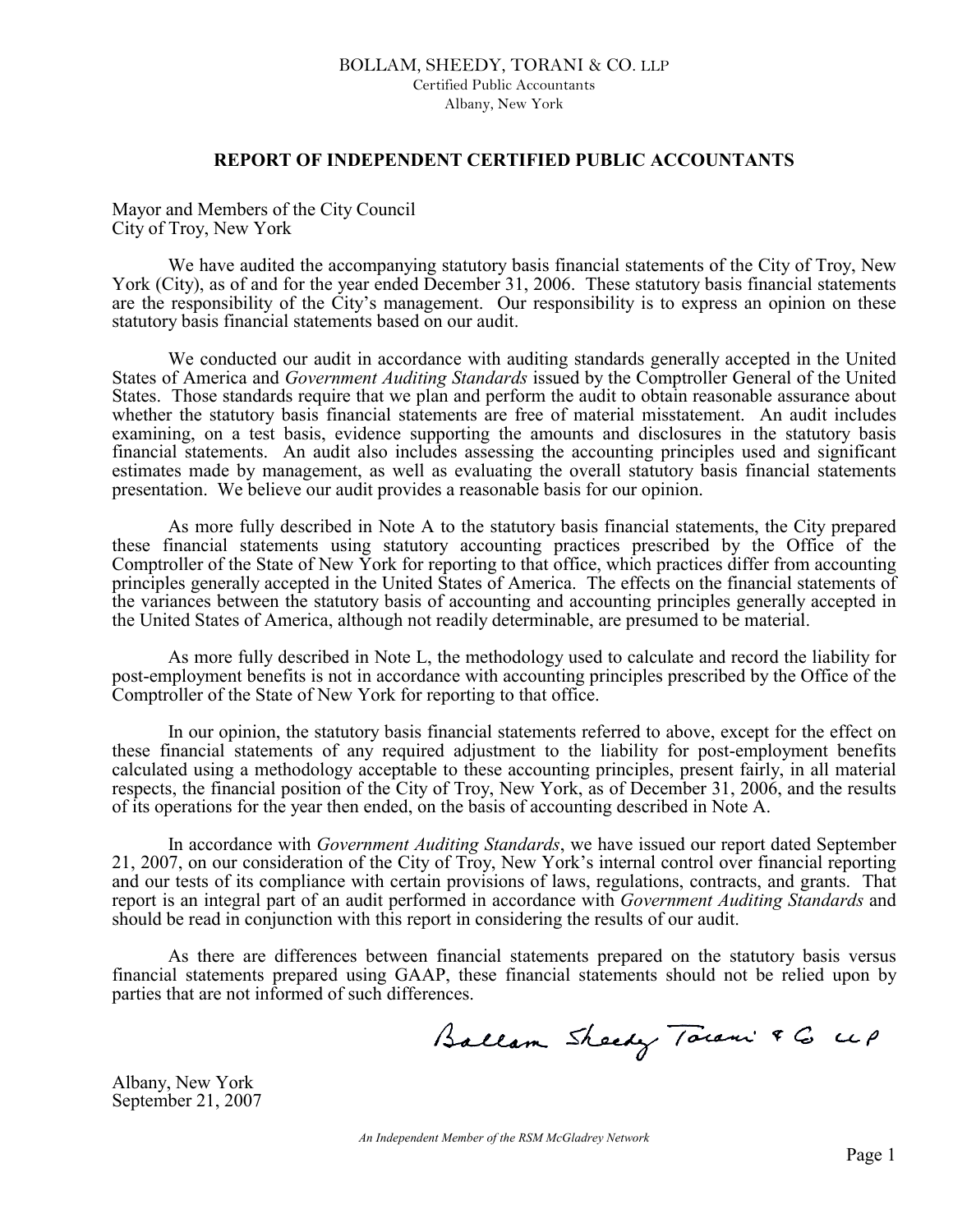#### **COMBINED BALANCE SHEET - ALL FUND TYPES AND ACCOUNT GROUPS December 31, 2006**

|                                                                | <b>Governmental Fund Types</b> |                                                |                          |                            | Fiduciary<br><b>Fund Types</b><br><b>Account Groups</b> |                                              |                                                   |                               |
|----------------------------------------------------------------|--------------------------------|------------------------------------------------|--------------------------|----------------------------|---------------------------------------------------------|----------------------------------------------|---------------------------------------------------|-------------------------------|
|                                                                | General                        | Combined<br><b>Special</b><br>Revenue<br>Funds | Debt<br><b>Service</b>   | Capital<br><b>Projects</b> | <b>Trust</b><br>and<br><b>Agency</b>                    | Non-current<br>Governmental<br><b>Assets</b> | Non-current<br>Governmental<br><b>Liabilities</b> | Total<br>(Memorandum<br>Only) |
| <b>ASSETS AND OTHER DEBITS</b>                                 |                                |                                                |                          |                            |                                                         |                                              |                                                   |                               |
| <b>ASSETS</b>                                                  |                                |                                                |                          |                            |                                                         |                                              |                                                   |                               |
| Cash and cash equivalents                                      | \$8,965,005                    | \$4,102,688                                    | <sup>\$</sup><br>5,219   | \$1,182,670                | \$1,568,692                                             | $\mathbb{S}$                                 | $\mathbf S$                                       | \$<br>15,824,274              |
| Cash with fiscal agent                                         | 7,658,429                      |                                                | 3,413,456                | 126,105                    |                                                         |                                              |                                                   | 11,197,990                    |
| Taxes receivable, net                                          | 7,180,898                      |                                                |                          | ÷                          |                                                         |                                              |                                                   | 7,180,898                     |
| Other receivables                                              | 1,669,403                      | 1,176,609                                      | ÷.                       |                            |                                                         |                                              |                                                   | 2,846,012                     |
| Due from other governments                                     | 4,231,244                      | 3,262,752                                      | $\overline{a}$           | 881,998                    |                                                         |                                              |                                                   | 8,375,994                     |
| Due from other funds                                           | 1,704,423                      | 919,301                                        | 55,647                   | 168,683                    | 22,867                                                  |                                              |                                                   | 2,870,921                     |
| Prepaid and other assets                                       | 2,444                          | ä,                                             |                          | ÷.                         | 36,338                                                  |                                              |                                                   | 38,782                        |
| Fixed assets                                                   |                                |                                                |                          | $\sim$                     | ÷,                                                      | 59,718,664                                   |                                                   | 59,718,664                    |
| Loans receivable                                               |                                | 488,578                                        |                          |                            |                                                         |                                              |                                                   | 488,578                       |
|                                                                | 31,411,846                     | 9,949,928                                      | 3,474,322                | 2,359,456                  | 1,627,897                                               | 59,718,664                                   |                                                   | 108,542,113                   |
| <b>OTHER DEBITS</b>                                            |                                |                                                |                          |                            |                                                         |                                              |                                                   |                               |
| Amount to be provided for retirement of general long-term debt |                                |                                                |                          |                            |                                                         |                                              | 159,936,926                                       | 159,936,926                   |
|                                                                | \$31,411,846                   | \$9,949,928                                    | \$3,474,322              | \$2,359,456                | \$1,627,897                                             | \$59,718,664                                 | \$159,936,926                                     | \$268,479,039                 |
| LIABILITIES, OTHER CREDITS, AND FUND BALANCE                   |                                |                                                |                          |                            |                                                         |                                              |                                                   |                               |
| <b>LIABILITIES</b>                                             |                                |                                                |                          |                            |                                                         |                                              |                                                   |                               |
| Accounts payable                                               | \$1,800,723                    | 270,425<br>S                                   | - \$                     | 191,898                    | <sup>S</sup>                                            | $\mathbf S$                                  | S                                                 | 2,263,046<br><sup>\$</sup>    |
| Retainage payable                                              |                                |                                                |                          | 2,237                      |                                                         |                                              |                                                   | 2,237                         |
| Accrued liabilities                                            | 1,107,083                      | 142,677                                        |                          |                            |                                                         |                                              |                                                   | 1,249,760                     |
| Other liabilities                                              | 734,852                        | 16,617                                         |                          | ×.                         | 768,468                                                 |                                              | 84,410,981                                        | 85,930,918                    |
| Due to other governments                                       | 5,202,860                      | 121,274                                        | $\overline{\phantom{a}}$ | ÷.                         |                                                         |                                              | 5,686,774                                         | 11,010,908                    |
| Due to other funds                                             | 585,516                        | 1,206,318                                      |                          | 220,647                    | 858,440                                                 |                                              |                                                   | 2,870,921                     |
| Repayment agreements                                           |                                | ÷.                                             |                          |                            |                                                         |                                              | 64,843,300                                        | 64,843,300                    |
| Bond anticipation note payable                                 |                                | ÷,                                             |                          | 900,000                    |                                                         |                                              |                                                   | 900,000                       |
| Bonds payable                                                  |                                |                                                |                          |                            |                                                         |                                              | 4,995,871                                         | 4,995,871                     |
| Bond interest and matured bonds payable                        |                                | 41,365                                         |                          | ÷                          |                                                         |                                              |                                                   | 41,365                        |
| Deferred revenue                                               | 5,678,359                      | 2,457,190                                      |                          | 482,380                    |                                                         |                                              |                                                   | 8,617,929                     |
|                                                                | 15,109,393                     | 4,255,866                                      | $\overline{\phantom{a}}$ | 1,797,162                  | 1,626,908                                               | $\sim$                                       | 159,936,926                                       | 182,726,255                   |
| <b>OTHER CREDITS</b>                                           |                                |                                                |                          |                            |                                                         |                                              |                                                   |                               |
| Investment in general fixed assets                             |                                |                                                |                          |                            |                                                         | 59,718,664                                   | $\overline{\phantom{a}}$                          | 59,718,664                    |
| <b>FUND BALANCE</b>                                            |                                |                                                |                          |                            |                                                         |                                              |                                                   |                               |
| Reserved                                                       |                                |                                                |                          |                            |                                                         |                                              |                                                   |                               |
| Encumbrances                                                   | 182,815                        | 464,971                                        |                          | 1,232,506                  |                                                         |                                              |                                                   | 1,880,292                     |
| Special reserves                                               | 15,038,127                     |                                                |                          |                            |                                                         |                                              |                                                   | 15,038,127                    |
| Bonded debt                                                    |                                | ÷.                                             | 3,474,322                |                            |                                                         |                                              | ÷                                                 | 3,474,322                     |
| Unreserved - unappropriated                                    | 1,081,511                      | 5,229,091                                      |                          | (670, 212)                 | 989                                                     |                                              |                                                   | 5,641,379                     |
|                                                                | 16,302,453                     | 5,694,062                                      | 3,474,322                | 562,294                    | 989                                                     |                                              | ÷.                                                | 26,034,120                    |
|                                                                | \$31,411,846                   | \$9,949,928                                    | \$3,474,322              | \$2,359,456                | \$1,627,897                                             | \$59,718,664                                 | \$159,936,926                                     | \$268,479,039                 |

The accompanying Notes to Statutory Basis Financial Statements are an integral part of these statements.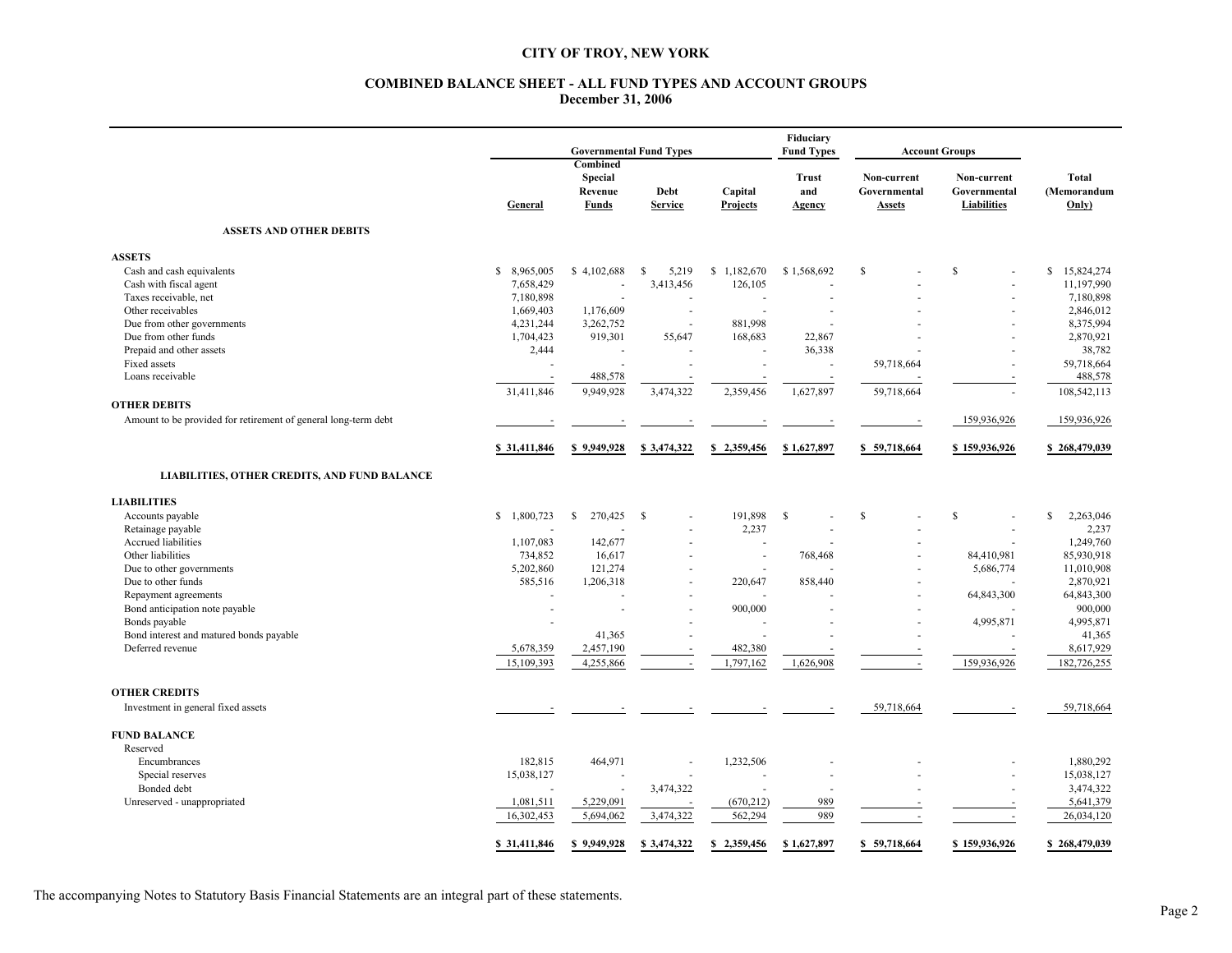#### **COMBINED STATEMENT OF REVENUES, EXPENDITURES AND CHANGES IN FUND BALANCE - ALL GOVERNMENTAL FUND TYPES AND EXPENDABLE TRUST FUNDS Year Ended December 31, 2006**

|                                                                          |                                                              | Fiduciary<br><b>Fund Type</b> |                        |                     |                            |                      |  |
|--------------------------------------------------------------------------|--------------------------------------------------------------|-------------------------------|------------------------|---------------------|----------------------------|----------------------|--|
|                                                                          | <b>Governmental Fund Types</b><br>Combined<br><b>Special</b> |                               |                        |                     |                            | Total                |  |
|                                                                          | General                                                      | Revenue<br>Funds              | Debt<br><b>Service</b> | Capital<br>Projects | Expendable<br><b>Trust</b> | (Memorandum<br>Only) |  |
| <b>REVENUES</b>                                                          |                                                              |                               |                        |                     |                            |                      |  |
| Real property taxes and tax items                                        | \$<br>19,697,502                                             | $\mathbf{s}$                  | S.                     | S.                  | S                          | 19,697,502<br>S.     |  |
| Nonproperty taxes                                                        | 13,337,732                                                   |                               |                        |                     |                            | 13,337,732           |  |
| Departmental income                                                      | 4,949,858                                                    | 9,137,656                     |                        |                     |                            | 14,087,514           |  |
| Intergovernmental charges                                                | 296,614                                                      | 25,200                        |                        |                     |                            | 321,814              |  |
| Use of money and property                                                | 641,626                                                      | 221,145                       | 207,804                | 43,302              |                            | 1,113,877            |  |
| License and permits                                                      | 803,011                                                      | 12,290                        |                        |                     |                            | 815,301              |  |
| Fines and forfeitures                                                    | 1,009,087                                                    | 12,429                        |                        |                     | $\overline{a}$             | 1,021,516            |  |
| Sale of property and compensation for loss                               | 605,429                                                      | 47,920                        |                        |                     |                            | 653,349              |  |
| Miscellaneous local sources                                              | 221,152                                                      | 69,905                        |                        | 150,002             | 41,256                     | 482,315              |  |
| Interfund                                                                | 1,911,462                                                    | 327,000                       |                        |                     |                            | 2,238,462            |  |
| State aid                                                                | 13,749,404                                                   | 56,675                        |                        | 164,531             |                            | 13,970,610           |  |
| Federal aid                                                              | 316,231                                                      | 6,391,884                     |                        | 759,662             |                            | 7,467,777            |  |
| Total revenues                                                           | 57,539,108                                                   | 16,302,104                    | 207,804                | 1,117,497           | 41,256                     | 75,207,769           |  |
| <b>EXPENDITURES</b>                                                      |                                                              |                               |                        |                     |                            |                      |  |
| General governmental support                                             | 8,090,476                                                    | 288,862                       | 5,647                  |                     | $\overline{a}$             | 8,384,985            |  |
| Public safety                                                            | 26,411,688                                                   |                               |                        |                     |                            | 26,411,688           |  |
| Health                                                                   | 135,270                                                      |                               |                        |                     |                            | 135,270              |  |
| Transportation                                                           | 3,186,065                                                    |                               |                        |                     | $\overline{a}$             | 3,186,065            |  |
| Cultural and recreation                                                  | 2,618,758                                                    |                               |                        |                     | $\overline{\phantom{a}}$   | 2,618,758            |  |
| Home and community services                                              | 3,793,135                                                    | 15,347,819                    |                        |                     | $\overline{a}$             | 19,140,954           |  |
| Employee benefits                                                        | 3,871,034                                                    |                               |                        |                     | 41,456                     | 3,912,490            |  |
| <b>CAPITAL EXPENDITURES</b>                                              |                                                              |                               |                        |                     |                            |                      |  |
| General government support                                               | 84,221                                                       | 14,711                        |                        | 604                 |                            | 99,536               |  |
| Public safety                                                            | 370,622                                                      |                               |                        | 813,499             |                            | 1,184,121            |  |
| Transportation                                                           | 148,808                                                      |                               |                        | 439,993             |                            | 588,801              |  |
| Culture and recreation                                                   | 39,486                                                       |                               |                        |                     |                            | 39,486               |  |
| Home and community service                                               | 110,598                                                      | 10,308                        |                        | 662,859             |                            | 783,765              |  |
| <b>DEBT SERVICE</b>                                                      |                                                              |                               |                        |                     |                            |                      |  |
| Principal                                                                | 3,473,746                                                    | 210,987                       |                        |                     |                            | 3,684,733            |  |
| Interest                                                                 | 2,505,828                                                    | 134,824                       |                        |                     |                            | 2,640,652            |  |
| Total expenditures                                                       | 54,839,735                                                   | 16,007,511                    | 5,647                  | 1,916,955           | 41,456                     | 72,811,304           |  |
| Excess (deficiency) of revenues over (under) expenditures                | 2,699,373                                                    | 294,593                       | 202,157                | (799, 458)          | (200)                      | 2,396,465            |  |
| <b>OTHER FINANCING SOURCES (USES)</b>                                    |                                                              |                               |                        |                     |                            |                      |  |
| Operating transfers in                                                   | 54,162                                                       |                               | 55,646                 | 11,601              | ÷                          | 121,409              |  |
| Operating transfers out                                                  | (11,601)                                                     | (27, 475)                     |                        | (82, 333)           | $\overline{\phantom{a}}$   | (121, 409)           |  |
| Total other financing sources (uses)                                     | 42,561                                                       | (27, 475)                     | 55,646                 | (70, 732)           |                            |                      |  |
| Excess (deficiency) of revenues and other financing sources over (under) |                                                              |                               |                        |                     |                            |                      |  |
| expenditures and other financing sources (uses)                          | 2,741,934                                                    | 267,118                       | 257,803                | (870, 190)          | (200)                      | 2,396,465            |  |
| FUND BALANCE, beginning of year                                          | 13,560,519                                                   | 5,426,944                     | 3,216,519              | 1,432,484           | 1,189                      | 23,637,655           |  |
| FUND BALANCE, end of year                                                | \$16,302,453                                                 | 5,694,062<br>S                | 3,474,322<br>S         | S<br>562,294        | \$<br>989                  | \$26,034,120         |  |
|                                                                          |                                                              |                               |                        |                     |                            |                      |  |

The accompanying Notes to Statutory Basis Financial Statements are an integral part of these statements.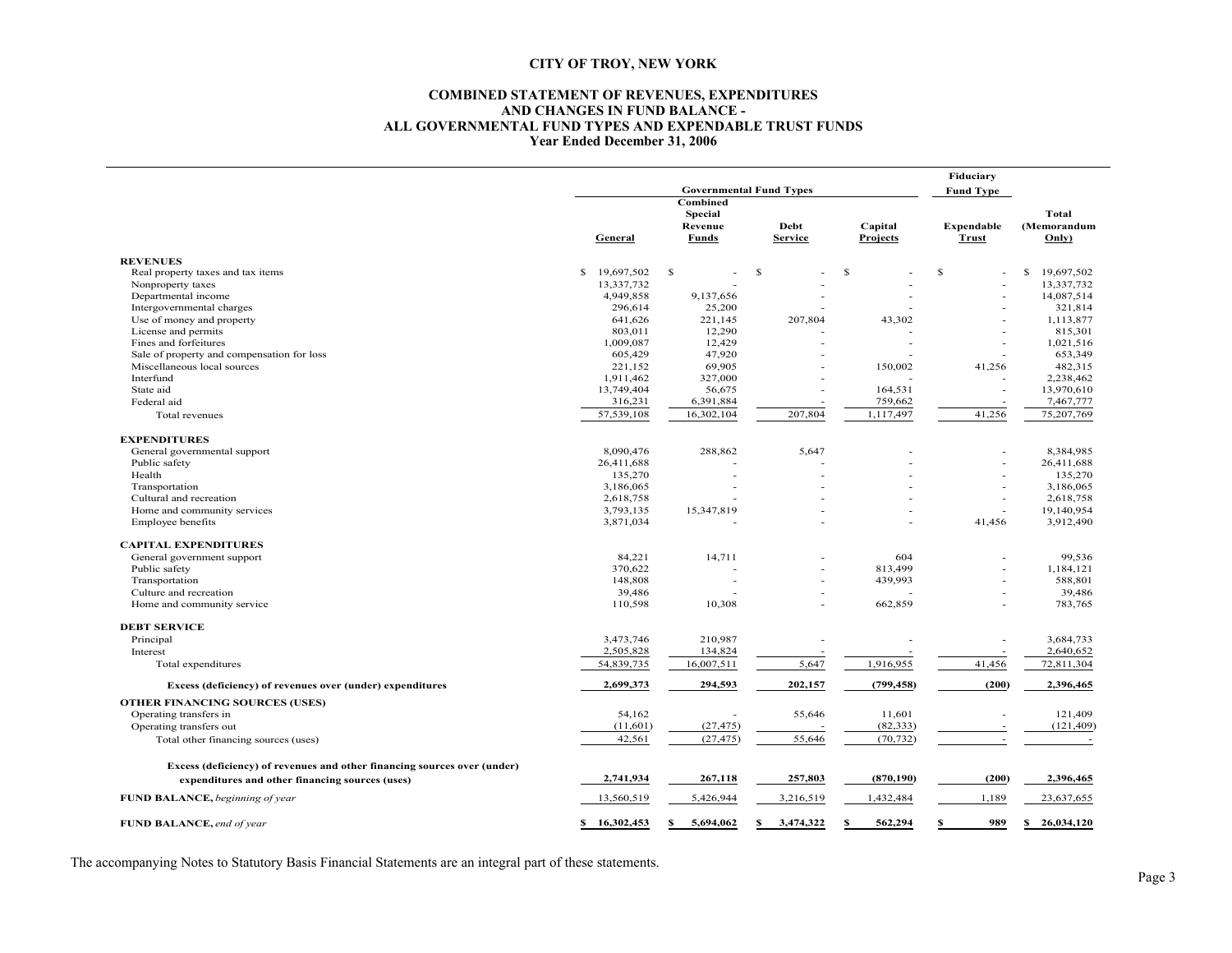#### **COMBINED STATEMENT OF REVENUES, EXPENDITURES, AND CHANGES IN FUND BALANCE - BUDGET AND ACTUAL - GENERAL FUND COMBINED SPECIAL REVENUE FUND TYPES Year Ended December 31, 2006**

|                                                                                                           |                          | <b>General Fund</b>                    |                           |             | <b>Special Revenue Funds*</b>          |                           |               | <b>Totals (Memorandum Only)</b>        |  |  |
|-----------------------------------------------------------------------------------------------------------|--------------------------|----------------------------------------|---------------------------|-------------|----------------------------------------|---------------------------|---------------|----------------------------------------|--|--|
| Modified<br><b>Budget</b>                                                                                 | <b>Actual</b>            | Variance<br>Favorable<br>(Unfavorable) | Modified<br><b>Budget</b> | Actual      | Variance<br>Favorable<br>(Unfavorable) | Modified<br><b>Budget</b> | <b>Actual</b> | Variance<br>Favorable<br>(Unfavorable) |  |  |
| <b>REVENUES</b>                                                                                           |                          |                                        |                           |             |                                        |                           |               |                                        |  |  |
| \$19,121,015<br>Real property taxes and tax items                                                         | \$19,697,502             | \$<br>576,487                          | S                         | S           | S                                      | \$19,121,015              | \$19,697,502  | \$ 576,487                             |  |  |
| 13,351,000<br>Nonproperty taxes                                                                           | 13,337,732               | (13, 268)                              |                           |             |                                        | 13,351,000                | 13,337,732    | (13,268)                               |  |  |
| 4,089,050<br>Departmental income                                                                          | 4,949,858                | 860,808                                | 10,584,340                | 8,957,323   | (1,627,017)                            | 14,673,390                | 13,907,181    | (766, 209)                             |  |  |
| Intergovernmental charges<br>281,255                                                                      | 296,614                  | 15,359                                 | 22,500                    | 25,200      | 2,700                                  | 303,755                   | 321,814       | 18,059                                 |  |  |
| 237,500<br>Use of money and property                                                                      | 641,626                  | 404,126                                | 95,350                    | 185,104     | 89,754                                 | 332,850                   | 826,730       | 493,880                                |  |  |
| 549,600<br>Licenses and permits                                                                           | 803,011                  | 253,411                                | 12,500                    | 12,290      | (210)                                  | 562,100                   | 815,301       | 253,201                                |  |  |
| Fines and forfeitures<br>1,143,500                                                                        | 1,009,087                | (134, 413)                             | 317                       |             | (317)                                  | 1,143,817                 | 1,009,087     | (134, 730)                             |  |  |
| Sale of property and compensation for loss<br>502,450                                                     | 605,429                  | 102,979                                | 61,000                    | 47,920      | (13,080)                               | 563,450                   | 653,349       | 89,899                                 |  |  |
| Miscellaneous local sources<br>290,000                                                                    | 221,152                  | (68, 848)                              | 38,785                    | 62,205      | 23,420                                 | 328,785                   | 283,357       | (45, 428)                              |  |  |
| Interfund<br>1,911,542                                                                                    | 1,911,462                | (80)                                   | 327,000                   | 327,000     |                                        | 2,238,542                 | 2,238,462     | (80)                                   |  |  |
| 10,920,545<br>State aid                                                                                   | 13,749,404               | 2,828,859                              | 2,118                     | 2,118       |                                        | 10,922,663                | 13,751,522    | 2,828,859                              |  |  |
| Federal aid<br>328,126                                                                                    | 316,231                  | (11,895)                               | 6,525                     | 6,525       |                                        | 334,651                   | 322,756       | (11, 895)                              |  |  |
| 52,725,583<br>Total revenues                                                                              | 57,539,108               | 4,813,525                              | 11,150,435                | 9,625,685   | (1,524,750)                            | 63,876,018                | 67,164,793    | 3,288,775                              |  |  |
| <b>EXPENDITURES</b>                                                                                       |                          |                                        |                           |             |                                        |                           |               |                                        |  |  |
| 8,598,570<br>General governmental support                                                                 | 8,174,697                | 423,873                                | 347,921                   | 303,573     | 44,348                                 | 8,946,491                 | 8,478,270     | 468,221                                |  |  |
| 26,496,574<br>Public safety                                                                               | 26,782,310               | (285, 736)                             |                           |             |                                        | 26,496,574                | 26,782,310    | (285, 736)                             |  |  |
| Health<br>146,720                                                                                         | 135,270                  | 11,450                                 |                           |             |                                        | 146,720                   | 135,270       | 11,450                                 |  |  |
| 3,315,272<br>Transportation                                                                               | 3,334,873                | (19,601)                               |                           |             |                                        | 3,315,272                 | 3,334,873     | (19,601)                               |  |  |
| 2,614,499<br>Culture and recreation                                                                       | 2,658,244                | (43,745)                               |                           |             |                                        | 2,614,499                 | 2,658,244     | (43, 745)                              |  |  |
| 3,877,664<br>Home and community services                                                                  | 3,903,733                | (26,069)                               | 10,731,539                | 8,781,875   | 1,949,664                              | 14,609,203                | 12,685,608    | 1,923,595                              |  |  |
| 4,087,711<br>Employee benefits                                                                            | 3,871,034                | 216,677                                |                           |             |                                        | 4,087,711                 | 3,871,034     | 216,677                                |  |  |
| Debt service                                                                                              |                          |                                        |                           |             |                                        |                           |               |                                        |  |  |
| Principal<br>3,473,746                                                                                    | 3,473,746                | $\sim$                                 | 210,987                   | 210,987     |                                        | 3,684,733                 | 3,684,733     |                                        |  |  |
| 2,506,111<br>Interest                                                                                     | 2,505,828                | 283                                    | 134,824                   | 134,824     |                                        | 2,640,935                 | 2,640,652     | 283                                    |  |  |
| 55,116,867<br>Total expenditures                                                                          | 54,839,735               | 277,132                                | 11,425,271                | 9,431,259   | 1,994,012                              | 66,542,138                | 64,270,994    | 2,271,144                              |  |  |
|                                                                                                           |                          |                                        |                           |             |                                        |                           |               |                                        |  |  |
| Excess (deficiency) of revenues over                                                                      |                          |                                        |                           |             |                                        |                           |               |                                        |  |  |
| (2,391,284)<br>(under) expenditures                                                                       | 2,699,373                | 5,090,657                              | (274, 836)                | 194,426     | 469,262                                | (2,666,120)               | 2,893,799     | 5,559,919                              |  |  |
| <b>OTHER FINANCING SOURCES (USES)</b>                                                                     |                          |                                        |                           |             |                                        |                           |               |                                        |  |  |
| Appropriated fund balance<br>867,597                                                                      | $\overline{\phantom{a}}$ | (867, 597)                             | 274,736                   |             | (274, 736)                             | 1,142,333                 |               | (1, 142, 333)                          |  |  |
| Operating transfers in<br>1,523,687                                                                       | 54,162                   | (1,469,525)                            | 100                       |             | (100)                                  | 1,523,787                 | 54,162        | (1,469,625)                            |  |  |
| Operating transfers out                                                                                   | (11,601)                 | (11,601)                               |                           |             |                                        |                           | (11,601)      | (11,601)                               |  |  |
| 2,391,284<br>Total other financing sources (uses)                                                         | 42,561                   | (2,348,723)                            | 274,836                   |             | (274, 836)                             | 2,666,120                 | 42,561        | (2,623,559)                            |  |  |
| <b>Excess of revenues and other financing sources</b><br>over expenditures and other financing<br>sources | 2,741,934                | \$2,741,934                            | S                         | 194,426     | 194,426<br>S.                          |                           | 2,936,360     | \$2,936,360                            |  |  |
| FUND BALANCE, beginning of year                                                                           | 13,560,519               |                                        |                           | 4,516,895   |                                        |                           | 18,077,414    |                                        |  |  |
| FUND BALANCE, end of year                                                                                 | \$16,302,453             |                                        |                           | \$4,711,321 |                                        |                           | \$21,013,774  |                                        |  |  |

\* Excludes Special Grant Fund and Troy Urban Renewal Agency, see Note A4

The accompanying Notes to Statutory Basis Financial Statements are an integral part of these statements.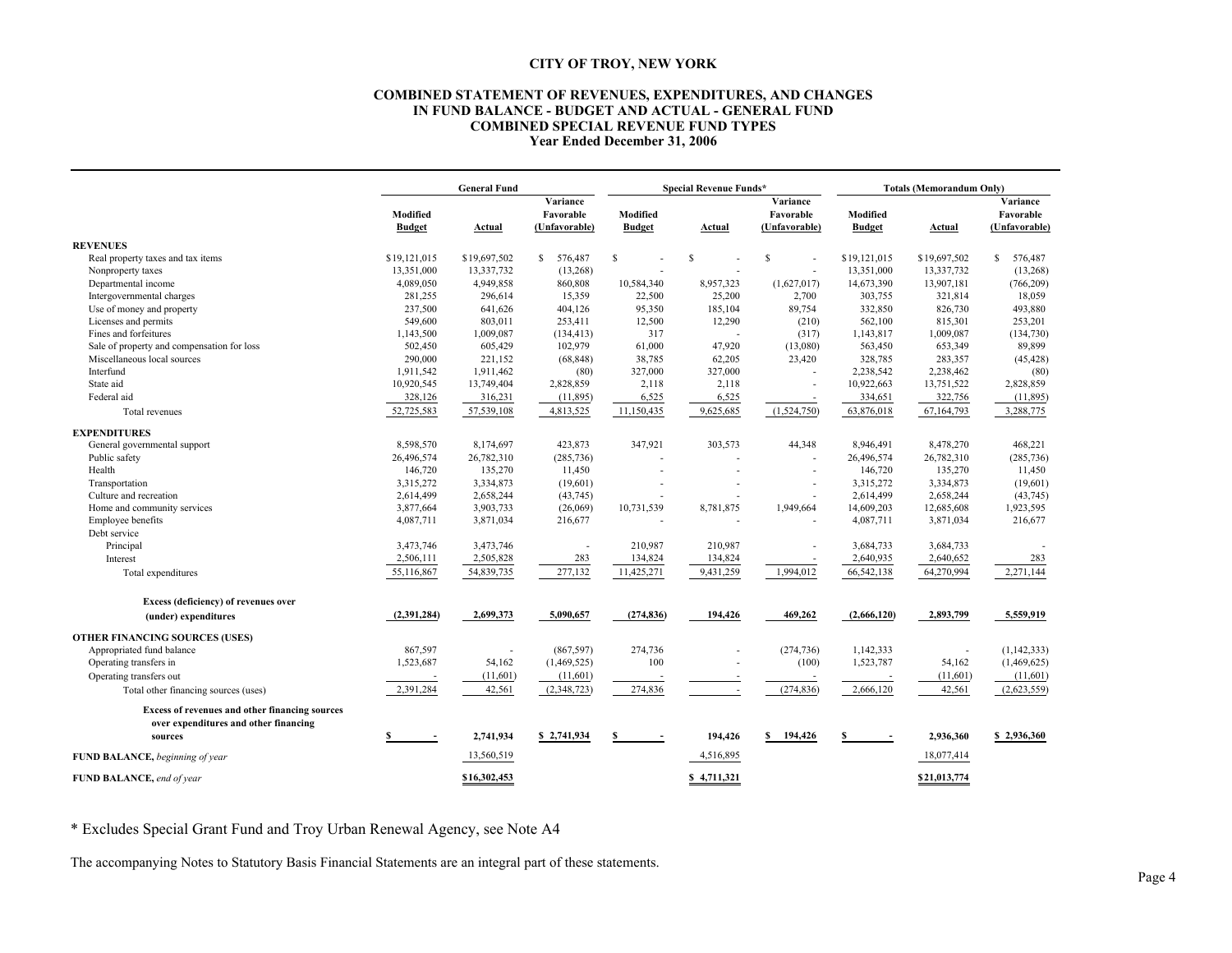## **NOTES TO STATUTORY BASIS FINANCIAL STATEMENTS December 31, 2006**

## **NOTE A - SUMMARY OF SIGNIFICANT ACCOUNTING POLICIES**

The City of Troy, New York (City) has elected to prepare its financial statements on the statutory basis required by the Office of the Comptroller of the State of New York for Annual Reports to that office. This statutory basis varies from accounting principles generally accepted in the United States of America primarily because it does not reflect the adoption of GASB 34 and GASB 38. The statutory method is the same method used by the City for fiscal year ends prior to December 31, 2003, which was consistent with accounting principles generally accepted in the United States of America applicable to the City prior to that date. The Governmental Accounting Standards Board (GASB) is the accepted standard-setting body for establishing governmental accounting and financial reporting principles.

In preparing the statutory basis financial statements in conformity with the accounting principles described above, management is required to make estimates and assumptions that affect the reported amounts of assets and liabilities, the disclosure of contingent assets and liabilities at the date of the statutory basis financial statements, and the reported amounts of revenues and expenditures during the reporting period. Actual results could differ from those estimates.

A summary of the significant accounting policies consistently applied in the preparation of the accompanying basic financial statements follows.

## *1. Financial Reporting Entity*

The City of Troy, New York (City) was established during 1789 within the County of Rensselaer (County); was incorporated during 1816; and is governed by its Charter, the General City Law, other general laws of the State of New York, and various local laws. The Mayor is responsible for overall operations and serves as Chief Executive Officer. The City Comptroller serves as Chief Fiscal Officer. All legislative power of the City is vested in the City Council whose powers are specified in Section 2.08 of the City Charter.

The City provides several services, including general government support, police and fire protection, refuse and garbage collection, water and sewer service, and recreation services.

In evaluating how to define the City for financial reporting purposes, management has considered all potential component units. The decision to include a potential component unit in the reporting entity was made by applying the criteria set forth in accounting principles generally accepted in the United States of America. The basic, but not the only, criterion for including a potential component unit within the reporting entity is the governing body's ability to exercise oversight responsibility. The most significant manifestation of this ability is financial interdependence. Other manifestations of the ability to exercise oversight responsibility include, but are not limited to, the selection of governing authority, the designation of management, the ability to influence operations significantly, and accountability for fiscal matters. A second criterion used in evaluating potential component units is the scope of public service. Application of this criterion involves considering whether the activity benefits the City and/or its citizens, or whether the activity is conducted within the geographic boundaries of the City and is generally available to its citizens. A third criterion used in evaluating potential component units is the existence of special financing relationships, regardless of whether the City is able to exercise oversight responsibilities.

Based on the application of these criteria, a brief review of each potential component unit addressed in defining the City's reporting entity follows: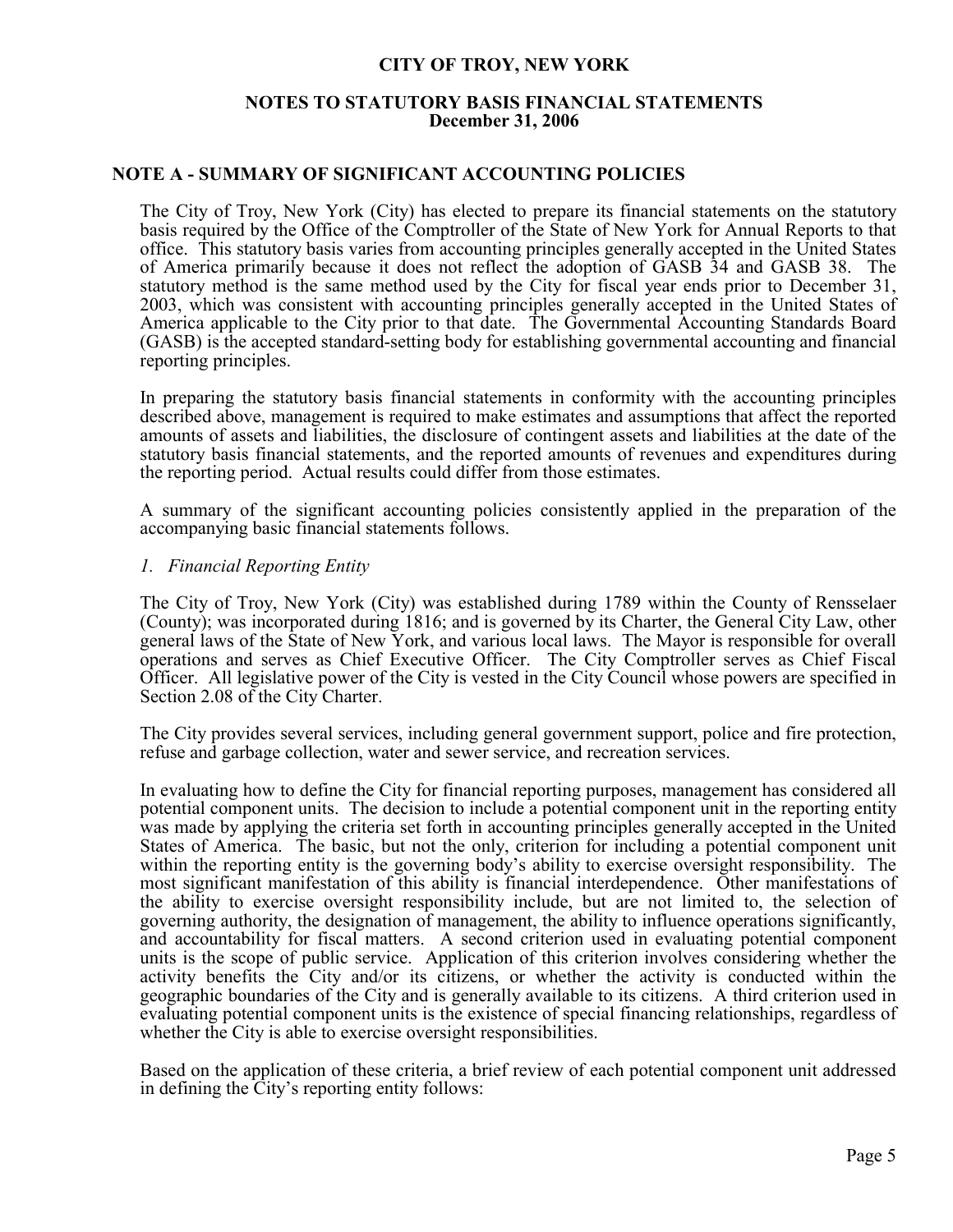## **NOTES TO STATUTORY BASIS FINANCIAL STATEMENTS December 31, 2006**

## **NOTE A - SUMMARY OF SIGNIFICANT ACCOUNTING POLICIES - Continued**

## *1. Financial Reporting Entity* - Continued

## Excluded From the Reporting Entity

Although the following organizations, functions, or activities are related to the City, they are not included in the City reporting entity for the reasons noted:

### Municipal Assistance Corporation for the City of Troy

The Municipal Assistance Corporation for the City of Troy (MAC) was created during 1995 under the provisions of Section 3053 of the Public Authorities Law (see Note I). The MAC is an authority of the State of New York. The members of the authority have complete responsibility for managing the MAC and are not presumed to be a component unit of the City. The enabling legislation creating the MAC was amended June  $\overline{29}$ , 1995, with an effective date of July 19, 1995, and was again amended August 5, 1996.

### City of Troy Supervisory Board

Per the provision of Chapter 721 of the Laws of 1994 as amended by Chapters 187 and 188 of the Laws of 1995 and Chapters 444 and 445 of the Laws of 1996 (see Note I), the State Legislature created the City of Troy Supervisory Board. Per the legislation, the City is to establish a general debt service fund to be overseen by the Office of the State Comptroller. The City does not have any oversight responsibility over the Supervisory Board.

## Troy Industrial Development Authority

The Troy Industrial Development Authority (IDA) is a Public Benefit Corporation created by the State Legislature to promote the economic welfare, recreation opportunities, and prosperity of City inhabitants. Members of the IDA are appointed by the Mayor and confirmed by the City Council, but the City exercises no oversight responsibility. IDA members have complete responsibility for management of the IDA and accountability for fiscal matters. The City is not liable for IDA bonds or notes.

## Troy Local Development Corporation

The Troy Local Development Corporation (LDC) was incorporated in the State of New York in November 1988. The LDC's primary purpose is to maintain and develop the economic climate of the City through the promotion of employment and attraction of new businesses.

The LDC is exempt from income taxes under Section  $501(c)(3)$  of the Internal Revenue Code. It is classified as a private foundation under Sections 507(d) and 4940 of the Internal Revenue Code and qualifies for the charitable contribution deduction for individual donors.

## Troy City and Lansingburgh Central School Districts

The Troy City and Lansingburgh Central School Districts (School Districts) were created by State legislation, which designated the School Boards as the governing authorities. School Board members are elected by the qualified voters of the School Districts. The Boards designate management and exercise complete responsibility for all fiscal matters. The City Council exercises no oversight over the School Districts' operations.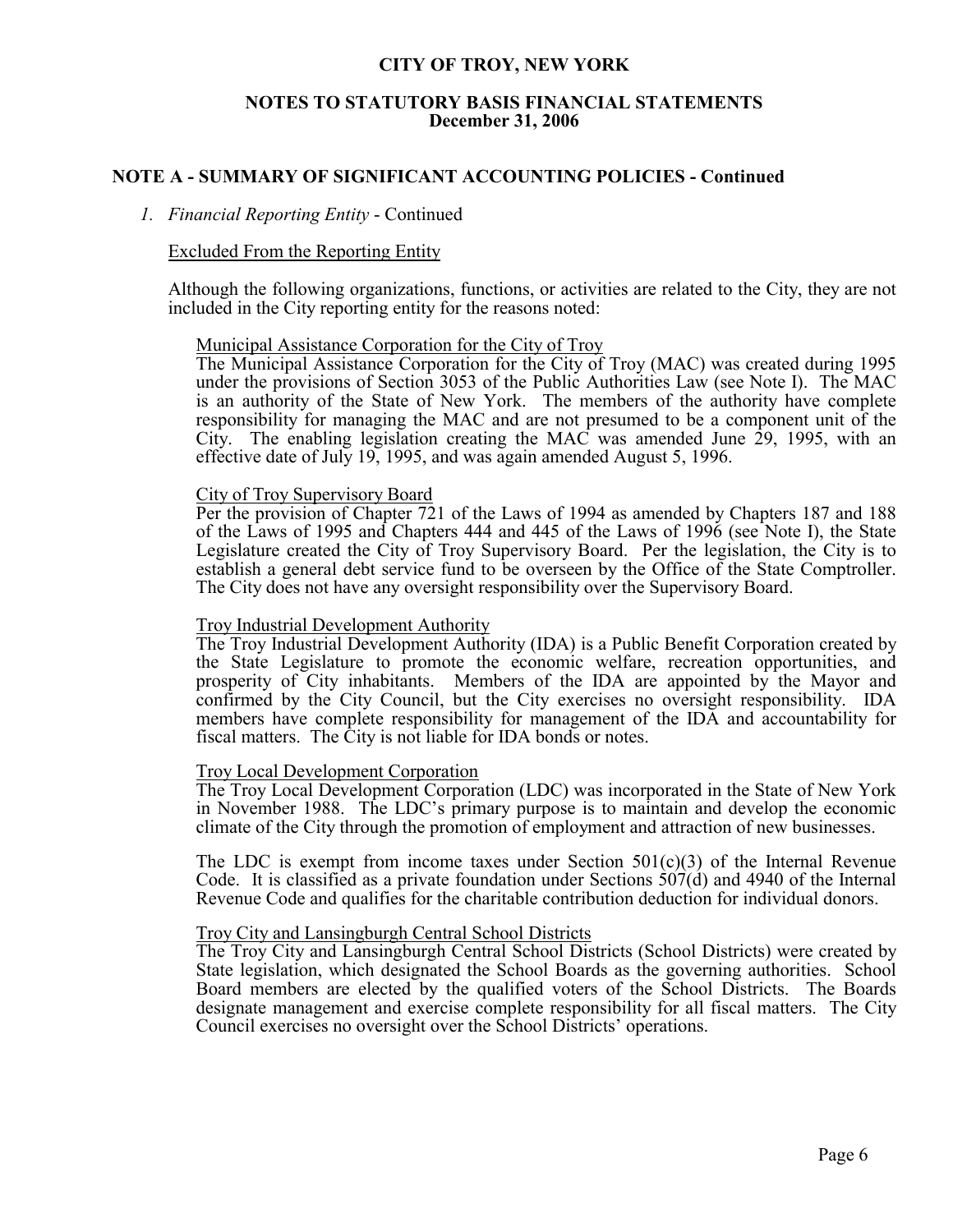## **NOTES TO STATUTORY BASIS FINANCIAL STATEMENTS December 31, 2006**

## **NOTE A - SUMMARY OF SIGNIFICANT ACCOUNTING POLICIES - Continued**

## *1. Financial Reporting Entity* - Continued

## Excluded From the Reporting Entity - Continued

#### Troy Housing Authority

The Troy Housing Authority (Authority) was created during 1957 by the State Legislature. The governing board of the Authority is appointed by the Chief Executive Officer of the City. The City provides no subsidy to the Authority nor is it responsible for debt or operating deficits of the Authority. The Authority's debt is essentially supported by operating revenues of the Authority and is not guaranteed by the City. The City does not appoint management of the Authority nor does it approve the Authority's budget, contracts, or hiring of staff. The City has no oversight responsibility for funds of the Authority.

## *2. Measurement Focus, Basis of Accounting, and Financial Statement Presentation*

The accounting and financial reporting treatment applied to a fund is determined by its measurement focus. All governmental funds and expendable trust funds are accounted for on the modified accrual basis using a current financial resources focus. With this measurement focus, generally only current assets and current liabilities are included on the balance sheet. Operating statements of these funds present increases (i.e., revenues and other financing sources) and decreases (i.e., expenditures and other financing uses) in net current assets.

Under the modified accrual basis of accounting, governmental fund revenues are recognized when susceptible to accrual (i.e., when they become both measurable and available). "Measurable" means the amount of the transaction can be reasonably determined, and "available" means the related cash resources are collectible within the current period or soon enough thereafter to be used to pay liabilities of the current period. The City follows GAAP and considers property taxes available if they are collected within 60 days after year-end. Property taxes determined to be collectible after the 60-day period are recorded as deferred revenues. The City uses a 120-day availability period for other significant governmental revenue sources. In addition to property taxes, governmental revenues susceptible to accrual include sales tax, state and federal aid, and certain other significant revenues. Fines, permits, and parking meter revenues are not susceptible to accrual because generally they are not measurable until received. For state and federal grants, if reimbursement of expenditures is the prime factor for determining eligibility, revenues from federal and state grants are accrued when the expenditure is made.

The City also reports deferred revenue for certain revenues other than property taxes. Deferred revenues arise when potential revenue does not meet both of the "measurable" and "available" criteria for recognition in the current period. Deferred revenues also arise when the City receives resources before it has a legal claim to them, as when grant monies are received prior to the occurrence of qualifying expenditures. In subsequent periods, when both revenue recognition criteria are met, or when the City has a legal claim to the resources, the liability for deferred revenue is removed from the combined balance sheet and revenue is recognized.

Governmental fund expenditures are recorded when the fund liability is incurred except that:

- Payment of prepaid expenses and purchase of inventory type items are recorded as expenditures when the related amounts are due and payable. This method is generally referred to as the "purchase" method, as opposed to the "consumption" method used in the government-wide financial statements.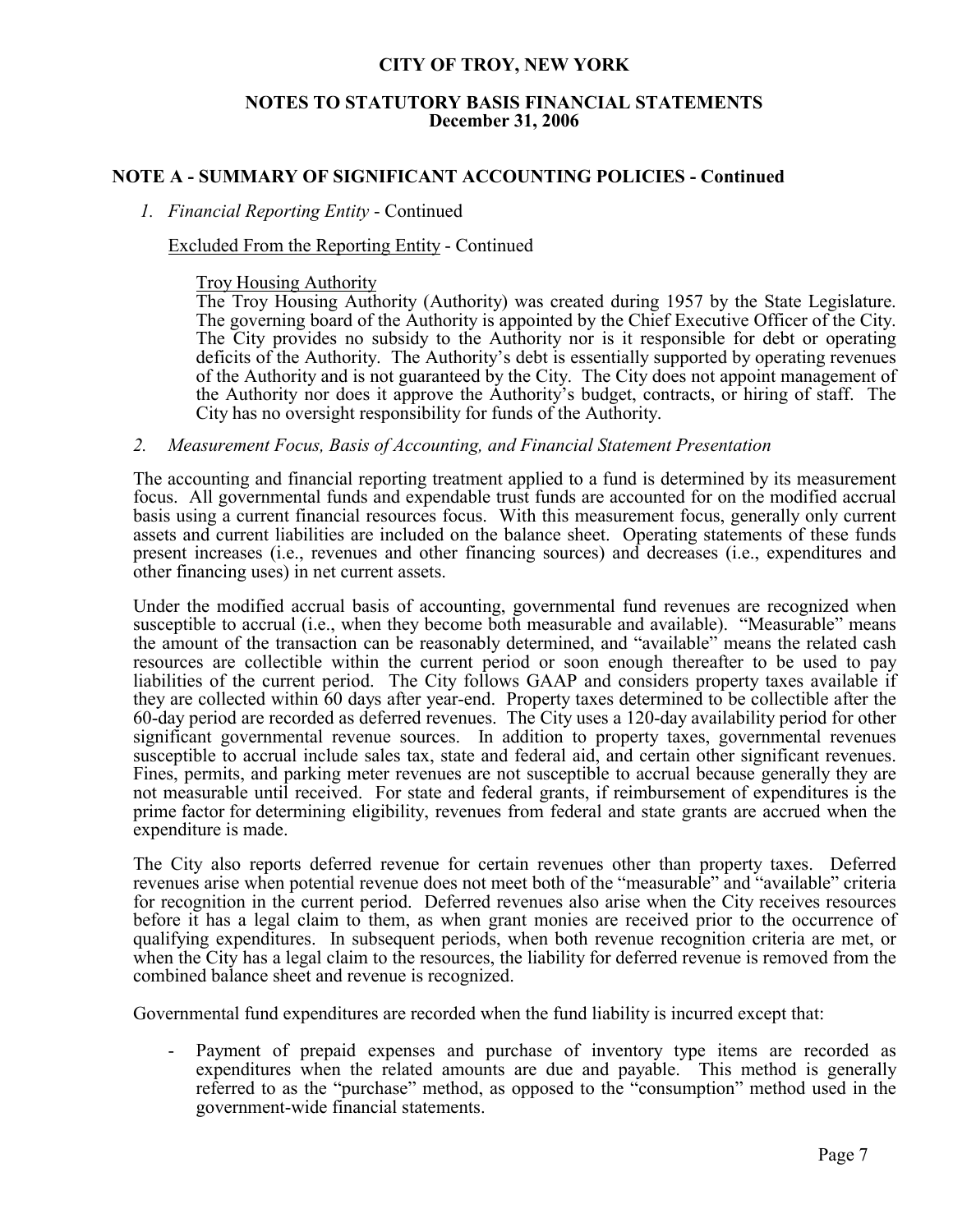## **NOTES TO STATUTORY BASIS FINANCIAL STATEMENTS December 31, 2006**

## **NOTE A - SUMMARY OF SIGNIFICANT ACCOUNTING POLICIES - Continued**

- *2. Measurement Focus, Basis of Accounting, and Financial Statement Presentation* Continued
	- Principal and interest on indebtedness are recorded as expenditures when the related debt service amounts are due and payable, which normally approximates the date the debt is paid.
	- Compensated absences, such as vacation leave and compensation time, which vest or accumulate with eligible employees, are recorded as expenditures in the payroll period that the leave credits are used by employees.
	- Current pension costs payable to the New York State Retirement Systems are recorded as expenditures when billed by the Systems.
	- Costs of acquiring fixed assets are recorded as expenditures when the related acquisition amounts are due and payable.

## *3. Fund Accounting*

The accounts of the City are organized on the basis of funds, each of which is considered a separate accounting entity. The activities of each fund are accounted for with a separate set of self-balancing accounts that comprise its assets, liabilities, fund balance, revenues, and expenditures which are segregated for the purpose of carrying on specific activities or attaining certain objectives in accordance with specific regulations, restrictions, or limitations. The City's fund types are as follows:

## Fund Types

Governmental Funds are those through which most governmental functions are financed. The acquisition, use, and balances of expendable financial resources, and the related liabilities are accounted for through governmental funds. The City's governmental fund types are as follows:

- a. General Fund is the principal operating fund of the City and accounts for the general tax revenues, miscellaneous receipts not allocated by law or contractual agreement to another fund, risk retention operations, and general operating expenditures. This fund operates within the financial limits of an annual budget adopted by the City Council.
- b. Special Revenue Funds are used to account for the proceeds of specific revenue sources (other than major capital projects) that are legally restricted to expenditures for specified purposes. Special Revenue Funds of the City include the following:

Special Grant Fund is used principally to account for the use of federal monies received under Community Development and other Department of Housing and Urban Development Funds.

Water Fund is used to report operations of the City's water treatment and supply facilities that provide drinking water to all City residents, as well as to certain other local communities outside the City's corporate boundaries.

Sewer Fund is used to report operations of the City's wastewater treatment facilities and sanitary sewer system that is provided to all City residents.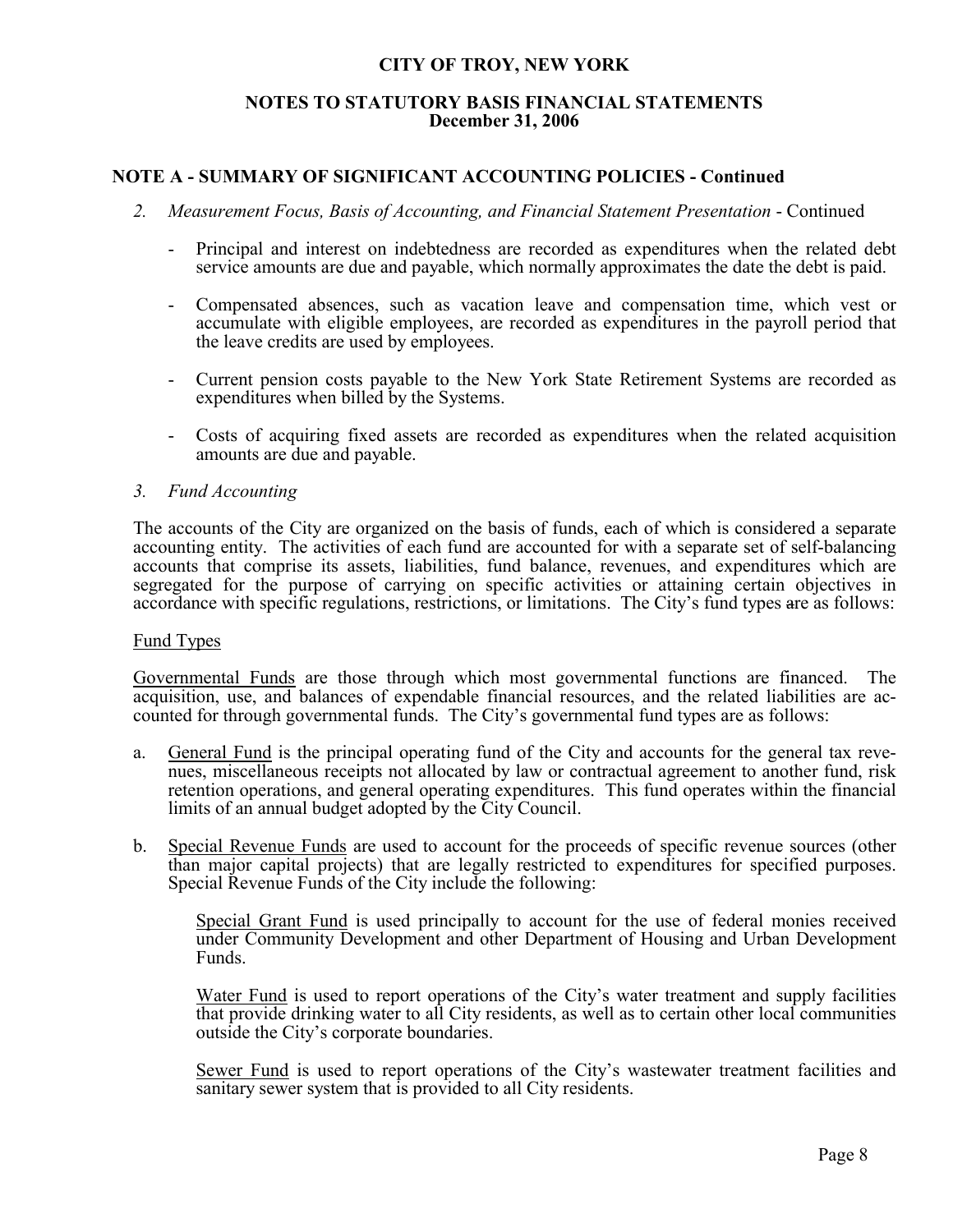## **NOTES TO STATUTORY BASIS FINANCIAL STATEMENTS December 31, 2006**

## **NOTE A - SUMMARY OF SIGNIFICANT ACCOUNTING POLICIES - Continued**

- *3. Fund Accounting* Continued
- c. Debt Service Fund is used to account for the accumulation of resources reserved for future MAC debt payments. Unexpended balances of proceeds and earnings on proceeds of borrowings for capital projects are transferred from the Capital Projects Fund and held until appropriated.
- d. Capital Projects Fund is used to account for financial resources to be used for the acquisition or construction of major capital assets for governmental activities. Financing is generally provided from proceeds of bonds, notes, federal and state grants, and transfers from other governmental funds.

Fiduciary Funds are used to report resources that are held by the City in a trustee or agency capacity for others and cannot be used to support the City's own programs. Fiduciary funds include pension and other employee benefit trust funds, investment trust funds, private purpose trust funds, and agency funds. The City does not maintain any investment or private purpose trust funds but does maintain the following Fiduciary Funds:

- a. Local Police and Fire Pension Funds are used to account for pension funds for former police officers and firefighters and their survivors, established by the City pursuant to Local Law #1 of 1943. These funds were in existence before the City began participation in the New York State Retirement Systems, and the benefits are no longer available to employees.
- b. Agency Funds are used to account for monies and property held by the City as agent for others pending disposition to the applicable parties.

In addition to the various funds, the City maintains schedules of non-current governmental assets and non-current governmental liabilities. Non-current governmental assets include capital assets used in governmental activities, and non-current governmental liabilities include bonds, state loans, and other long-term debt used to finance governmental activities.

*4. Budgets*

The City's procedures for establishing the budgetary data reflected in the accompanying financial statements are as follows:

- a. Not later than October 1, the City Mayor submits to the City Council a proposed operating budget for the fiscal year commencing the following January 1.
- b. The operating budget includes proposed expenditures and the means of financing them.
- c. Public hearings are conducted to obtain taxpayer comments.
- d. Not later than December 1, the budget is legally enacted through the passage of a legislative resolution.
- e. Total expenditures for each object may not legally exceed the total appropriations for that object.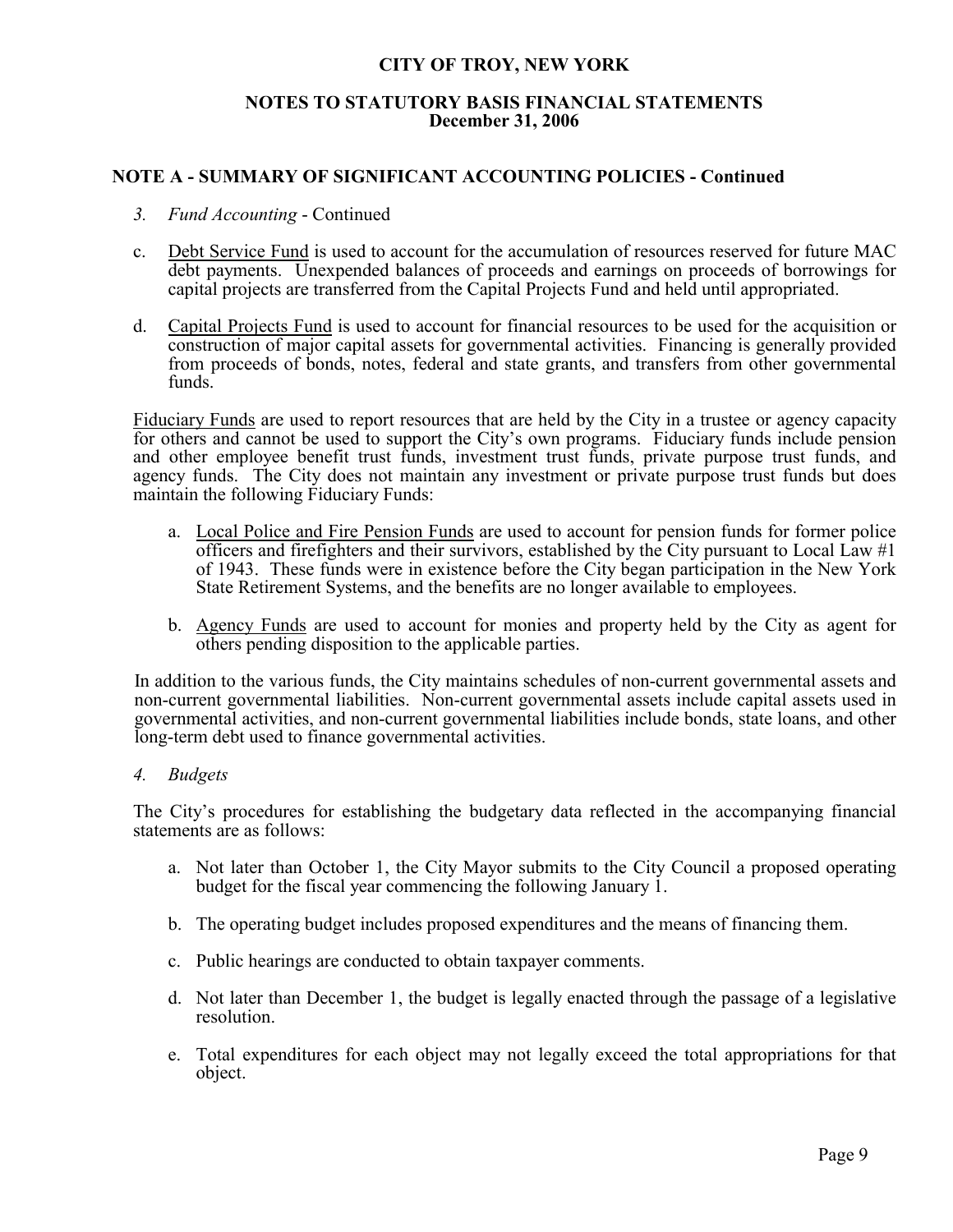## **NOTES TO STATUTORY BASIS FINANCIAL STATEMENTS December 31, 2006**

## **NOTE A - SUMMARY OF SIGNIFICANT ACCOUNTING POLICIES - Continued**

## *4. Budgets - Continued*

A summary of the functions exceeding budgeted appropriations for the year ended December 31, 2006, is as follows:

|                             | <b>Budgeted</b><br>Appropriations | Actual<br>Expenditures | Unfavorable<br>Variance |
|-----------------------------|-----------------------------------|------------------------|-------------------------|
| General Fund                |                                   |                        |                         |
| Public safety               | \$26,496,574                      | \$26,782,310           | \$ (285,736)            |
| Transportation              | 3,315,272                         | 3,334,873              | (19,601)                |
| Culture and recreation      | 2,614,499                         | 2,658,244              | (43,745)                |
| Home and community services | 3,877,664                         | 3,903,733              | (26,069)                |

The Mayor is authorized to approve all budget transfer requests not exceeding \$500 between the major fund codes within individual departments. Additionally, the Mayor may authorize all budget transfers within major fund codes within individual departments. All other modifications to the budget must be approved by the City Council.

Encumbrance accounting, under which purchase orders, contracts, and other commitments for the expenditure of monies are recorded for budgeting control purposes to reserve that portion of the applicable appropriation, is employed in the governmental funds. Open encumbrances at year-end are recorded as reservations of fund balances since the commitments do not constitute expenditures or liabilities. Open encumbrances, after review by the City Council, are added to the subsequent year's budget to provide the modified budget presented in the combined statutory basis financial statements. Expenditures for such commitments are recorded in the period in which the liability is incurred.

The budget is developed on the basis generally consistent with accounting principles generally accepted in the United States of America. The only significant difference is that the budget treats encumbrances as expenditures, whereas accounting principles generally accepted in the United States of America treat them as reservations of fund balances.

Budgetary controls for the Special Grant Fund are established in accordance with the applicable grant agreements, which cover periods different from the City's fiscal year. The Troy Urban Renewal Agency does not operate on an annual budget due to its limited activity. Accordingly, these funds have not been included in statements comparing budget estimates to actual transactions.

## *5. Cash and Cash Equivalents*

The City's investment policies are governed by State statutes. In addition, the City has its own written investment policy. City monies must be deposited in Federal Deposit Insurance Corporation (FDIC) insured commercial banks or trust companies located within the State. The City Comptroller is authorized to use demand accounts and certificates of deposit. Permissible investments include obligations of the United States Treasury and United States agencies, repurchase agreements, and obligations of New York State or its localities.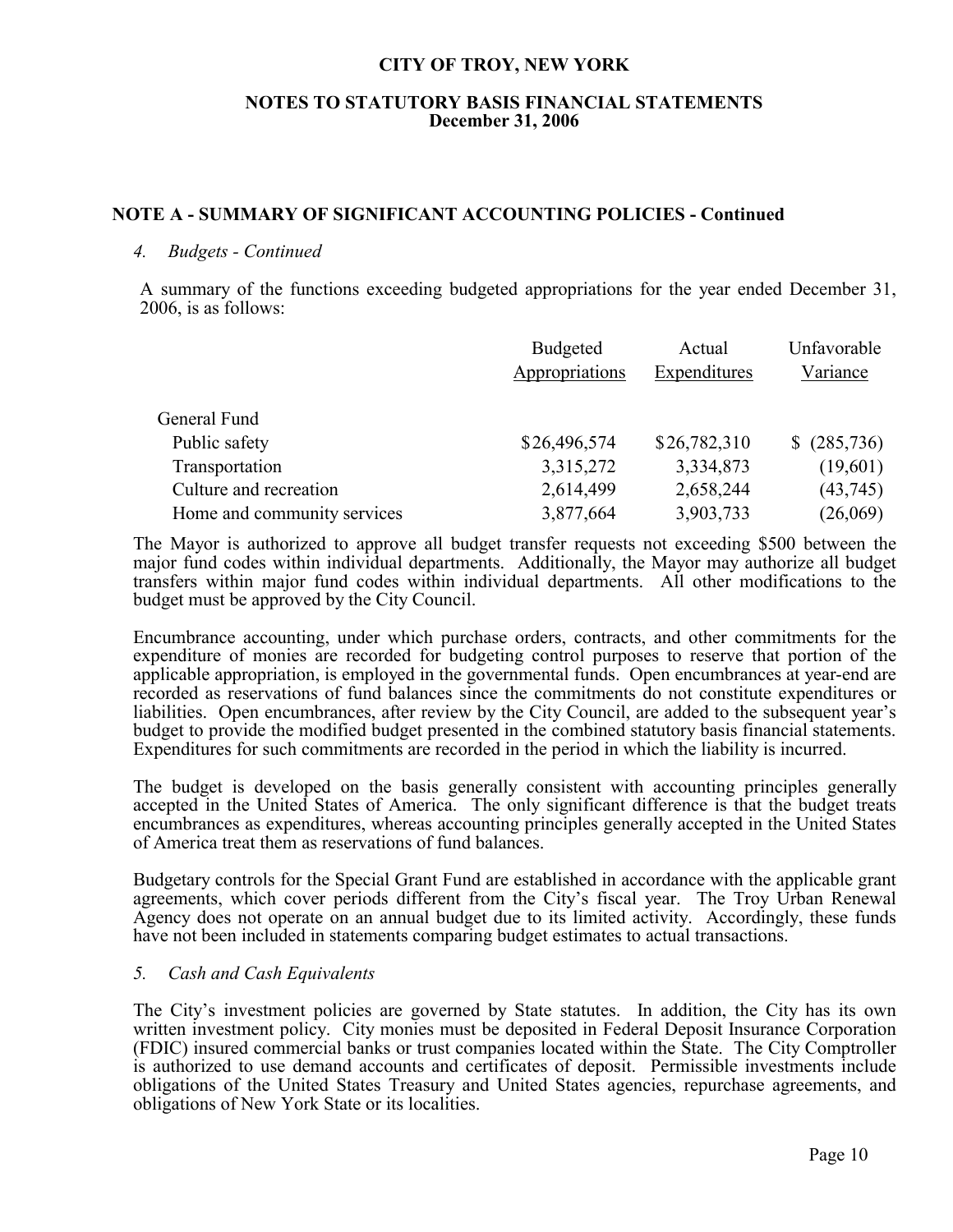## **NOTES TO STATUTORY BASIS FINANCIAL STATEMENTS December 31, 2006**

## **NOTE A - SUMMARY OF SIGNIFICANT ACCOUNTING POLICIES - Continued**

### *5. Cash and Cash Equivalents* - Continued

All deposits shall be fully secured by insurance of the FDIC or by obligations of New York State, or obligations of federal agencies, the principal and interest of which is guaranteed by the United States or obligations of New York State local governments.

The written investment policy requires repurchase agreements to be purchased from banks located within the State and that underlying securities must be obligations of the federal government. Underlying securities shall be valued to market at periodic intervals by the City Comptroller or his/her designee.

Cash and cash equivalents include amounts in demand deposits as well as short-term investments with a maturity date within three months of the date acquired by the City.

### *6. Interfund Transactions*

During the course of operations, the City processes several transactions that affect more than one fund and other transactions between the various funds. Interfund services provided and used are accounted for as revenues in the provider funds and expenditures or expenses in the user funds. Transactions that constitute reimbursements to a fund for expenditures initially made from it that are properly applicable to another fund are recorded as expenditures in the reimbursing fund and as reductions of expenditures in the fund that is reimbursed. Advances or loans from one fund to another are recorded as receivables in the remitting fund and payables in the receiving fund. Other interfund transactions generally represent transfers of resources from one fund to be utilized in another fund and are reported as transfers. Interfund transactions that are unpaid between funds are recorded in the financial statements as due from other funds (receivables) and due to other funds (payables).

## *7. Fixed Assets*

General fixed assets are not capitalized in the funds used to acquire or construct them. Instead, capital acquisition and construction are reflected as expenditures in governmental funds, and the related assets are reported in the schedule of non-current governmental assets.

Accounting principles under the statutory basis require that all purchased fixed assets be valued at cost where historical records are available and at an estimated historical cost where no historical records exist. Donated fixed assets are valued at their estimated fair market value on the date received.

The costs of normal maintenance and repairs that do not add to the value of the asset or materially extend asset lives are not capitalized.

Public domain (infrastructure) general fixed assets consisting of roads, bridges, curbs and gutter, streets and sidewalks, drainage systems, and lighting systems are not capitalized, as these assets are immovable and of value only to the City.

Assets in non-current assets are not depreciated nor has interest on general fixed assets construction in progress been capitalized.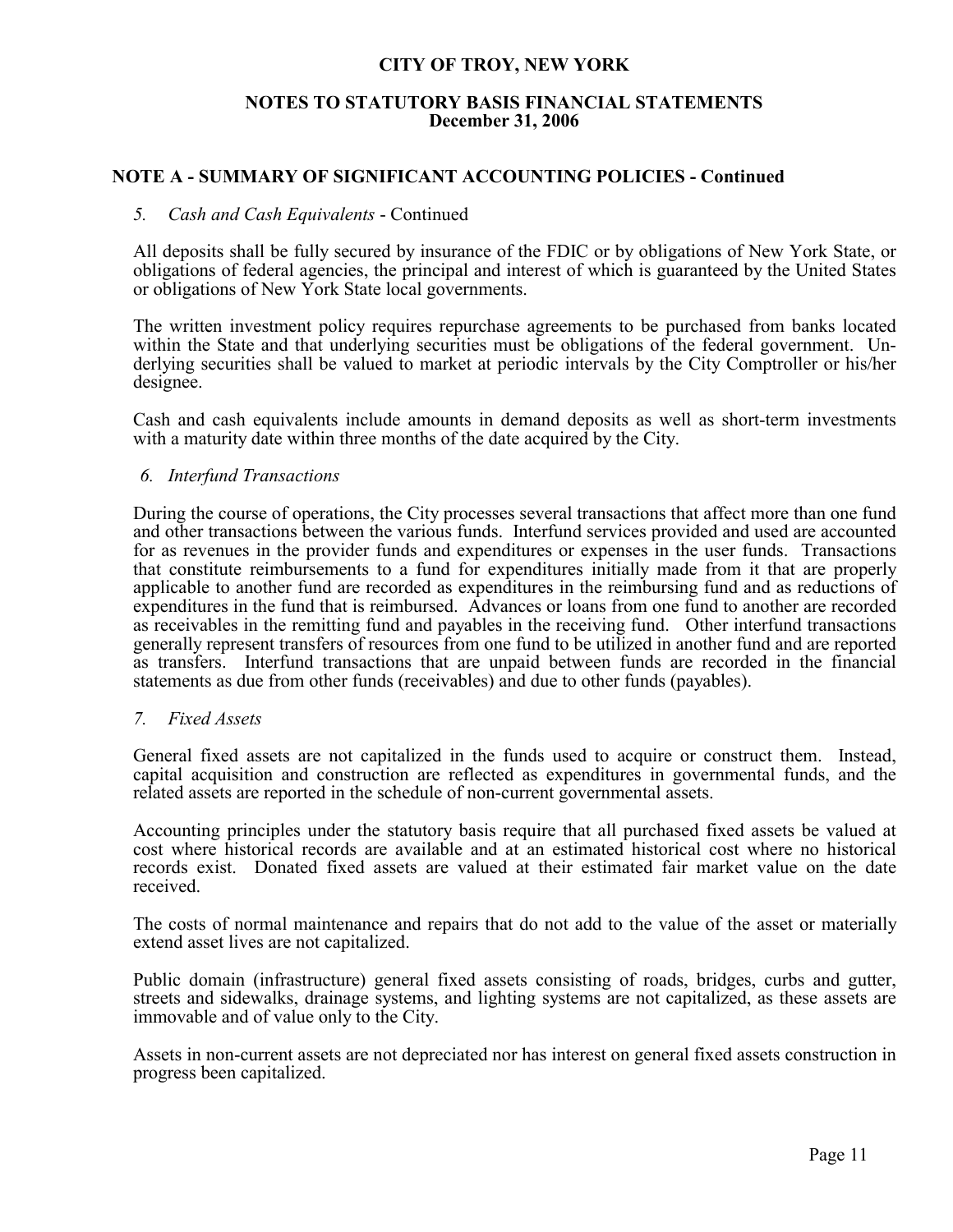## **NOTES TO STATUTORY BASIS FINANCIAL STATEMENTS December 31, 2006**

## **NOTE A - SUMMARY OF SIGNIFICANT ACCOUNTING POLICIES - Continued**

### *8. Compensated Absences*

During 2006, accumulated vacation for General, Water, and Sewer Fund personnel totaled \$3,852,982, \$260,211, and \$42,439, respectively. The amounts of vested accumulated vacation leave and compensation time are recorded in the schedule of non-current governmental liabilities. No liability is recorded for nonvesting accumulated rights to receive sick and personal pay benefits.

## *9. Post-Retirement Benefits*

### *Reporting for Fund Financial Statements*

In addition to providing pension benefits, the City provides health insurance coverage and survivors' benefits for retired employees and their survivors. Substantially all of the City's employees may become eligible for these benefits if they reach normal retirement age while working for the City. Health care benefits and survivors' benefits are provided through a self-insurance program or insurance company contracts with premiums based on the benefits paid during the year. The City recognizes the cost of providing benefits by recording total costs as expenditures during the year paid. The retirees' premium contributions are reported as revenue received during the year.

During the year, approximately \$3.7 million was paid on behalf of approximately 453 retirees and survivors and recorded as expenditures in the General Fund. During the year, \$328,446 was collected for premiums from these retirees and survivors and recorded as revenue of the General Fund.

The City recognizes an unfunded net liability for future health benefits totaling \$79,417,349, as an other liability in the schedule of non-current governmental liabilities.

## *10. Fund Equity*

Reserves represent those portions of fund equity not available for appropriation or legally segregated for a future use. Designated fund balances represent tentative plans for future use of financial resources. There were no designated fund balances at December 31, 2006.

Unrestricted fund balance represents fund equity of the City not restricted for any project or other purpose.

## **NOTE B - CASH AND CASH EQUIVALENTS**

It is the City's policy for deposits to be secured by collateral valued at market or par, whichever is lower, less the amount of the FDIC insurance. The City's pooled and non-pooled deposits are categorized to give an indication of the level of risk assumed by the City at fiscal year-end. The categories are described as follows:

Category 1

Insured or collateralized with securities held by the City or by its agent in the City's name. Category 2

Collateralized with securities held by the pledging financial institution's trust department or agent in the City's name.

Category 3

Uncollateralized.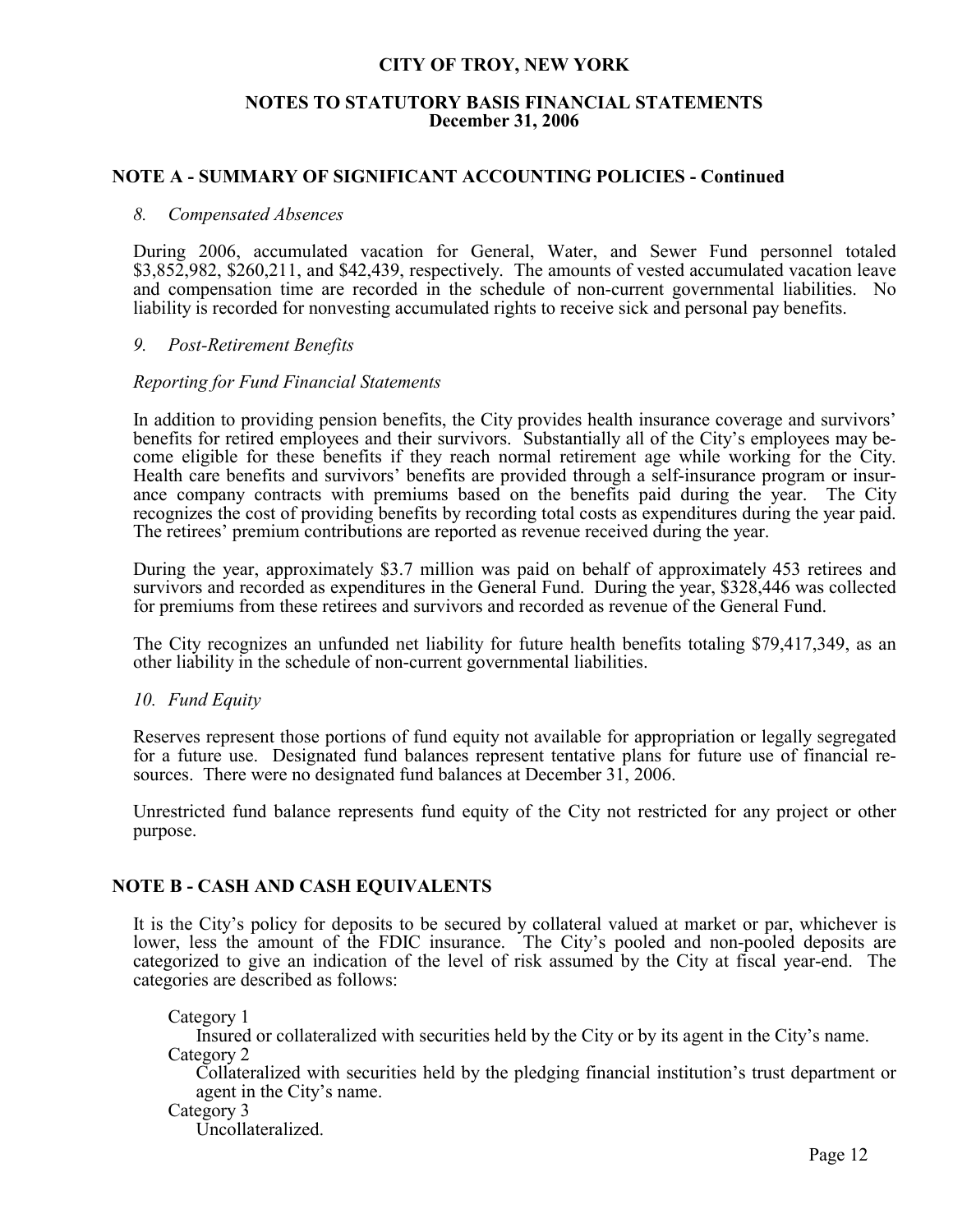## **NOTES TO STATUTORY BASIS FINANCIAL STATEMENTS December 31, 2006**

|  |  | NOTE B - CASH AND CASH EQUIVALENTS - Continued |  |
|--|--|------------------------------------------------|--|
|--|--|------------------------------------------------|--|

| Bank                                    |                | Carrying  |                |                |              |
|-----------------------------------------|----------------|-----------|----------------|----------------|--------------|
| Pooled Deposits                         | <b>Balance</b> |           | $\overline{2}$ | $\mathfrak{Z}$ | Amount       |
| Pooled Cash and Cash<br>Equivalents     | \$10,896,052   | \$100,000 | \$11,014,787   | $\mathbb{S}$   | \$10,331,240 |
| <b>Non-Pooled Deposits</b>              |                |           |                |                |              |
| Non-Pooled Cash and Cash<br>Equivalents |                |           |                |                |              |
| General Fund                            | 1,048,048      | 375,000   | 842,065        | 39,866         | 1,048,083    |
| Special Revenue Funds                   | 1,757,284      | 125,000   | 2,155,000      |                | 1,717,109    |
| Capital Projects                        | 1,169,402      |           | 1,550,000      |                | 1,169,402    |
| Trust and Agency                        | 2,037,331      | 200,000   | 2,077,500      |                | 1,548,312    |
| Debt Service                            | 5,220          |           | 10,000         |                | 5,220        |
| Petty Cash                              |                |           |                |                | 4,908        |
|                                         | \$16,913,337   | \$800,000 | \$17,649,352   | 39,866<br>\$   | \$15,824,274 |

As a provision of certain financing arrangements, certain Capital Projects Fund cash is restricted for related construction purposes. Reserved fund balance includes the excess of assets over certain liabilities reserved according to donor restrictions, reserved for debt service on bonded debt, and reserved for capital projects.

Cash with fiscal agent represents amounts held by the fiscal agent for payment of principal and interest on outstanding obligations held by the MAC.

## **NOTE C - PROPERTY TAXES**

The City's property taxes are levied annually on January 1. The annual City tax levy consists of taxes levied for City purposes based on City budget requirements, County taxes levied within the City for County budget requirements, and relevied unpaid water rents and sewer rents and recycling container charges. Taxes are due and payable in bi-annual installments on January 1 and July 1. Taxes become delinquent on February 1 and August 1. On November 1, unpaid City and County taxes are enforced through tax liens. Effective January 1, 1995, the City adopted a foreclosure process in accordance with Article 11 of the Real Property Tax Law, as amended by Chapter 602 of the Laws of 1993 and Chapter 532 of the Laws of 1994, whereby unpaid property taxes are allowed to be processed through In-Rem and formal foreclosure proceedings.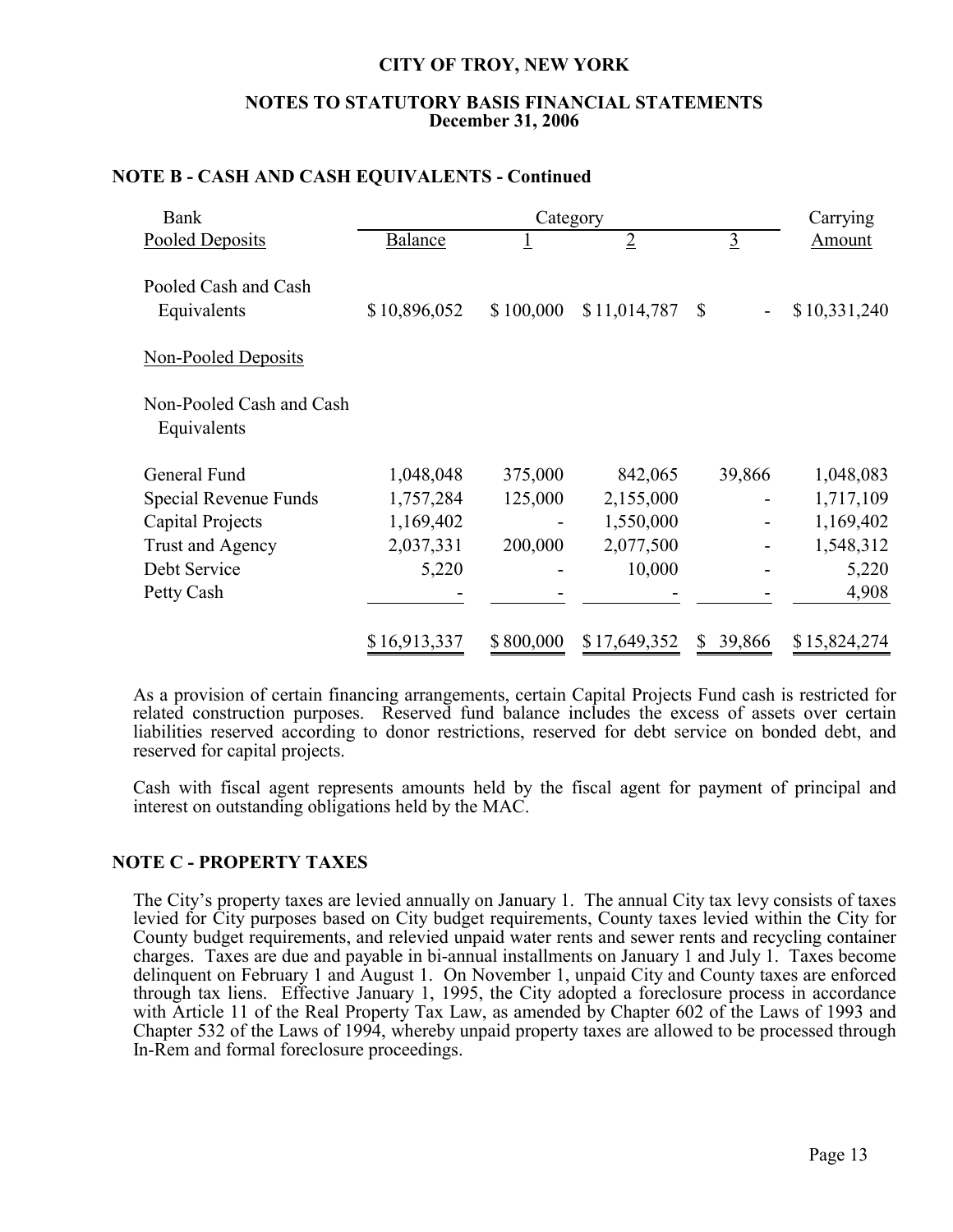## **NOTES TO STATUTORY BASIS FINANCIAL STATEMENTS December 31, 2006**

## **NOTE C - PROPERTY TAXES - Continued**

The City has established an allowance for doubtful accounts based on collection history and a review of accounts by management. Allowance for doubtful accounts was \$425,000 at December 31, 2006.

In addition to the City tax levy, the City is responsible for collecting the School Districts' taxes levied on property within the City that has been certified as being uncollectible by School District authorities.

The School Districts are paid annually by the City for their portion of school taxes which are more than two years old. The General Fund annually reimburses the Water and Sewer Special Revenue Funds in full for uncollected rents. The City only reimburses the County for taxes collected. In the event the City sells any property it has acquired as a result of the nonpayment of taxes in accordance with the Charter of the City, the City will share with the County all losses and gains proportionately to the liens outstanding.

As described above, City taxes receivable consist in part of direct City tax revenues and in part of taxes levied for the purposes of other local governments over which the City exercises no fiscal control. Since the City must ultimately "buy" the other governments' and funds' interest in taxes receivable, a sufficient amount is included in deferred tax revenue to assure the cash position needed to pay the other governments and funds. This deferred tax revenue does not include uncollected County taxes.

Taxes are calculated using assessments prepared by the City Assessor as adjusted by the New York State Board of Equalization and Assessment for the purpose of comparability. The taxable assessed value of real property included in the levy of 2006 is approximately \$253.2 million. The effective tax rate on this value is approximately \$71.06 per thousand. The statutory maximum tax rate is 2% of the five-year average of the equalized assessment. The 2006 levy represents approximately 63% of the maximum statutory levy.

## **NOTE D - INTERFUND RECEIVABLES AND PAYABLES**

The following is a summary of interfund receivables and payables at December 31, 2006:

|                  | Due From    | Due To       |
|------------------|-------------|--------------|
| Fund             | Other Funds | Other Funds  |
| General          | \$1,704,423 | 585,516<br>S |
| Special revenue  | 919,301     | 1,206,318    |
| Capital projects | 168,683     | 220,647      |
| Debt service     | 55,647      |              |
| Agency           | 22,867      | 858,440      |
| Totals           | \$2,870,921 | \$2,870,921  |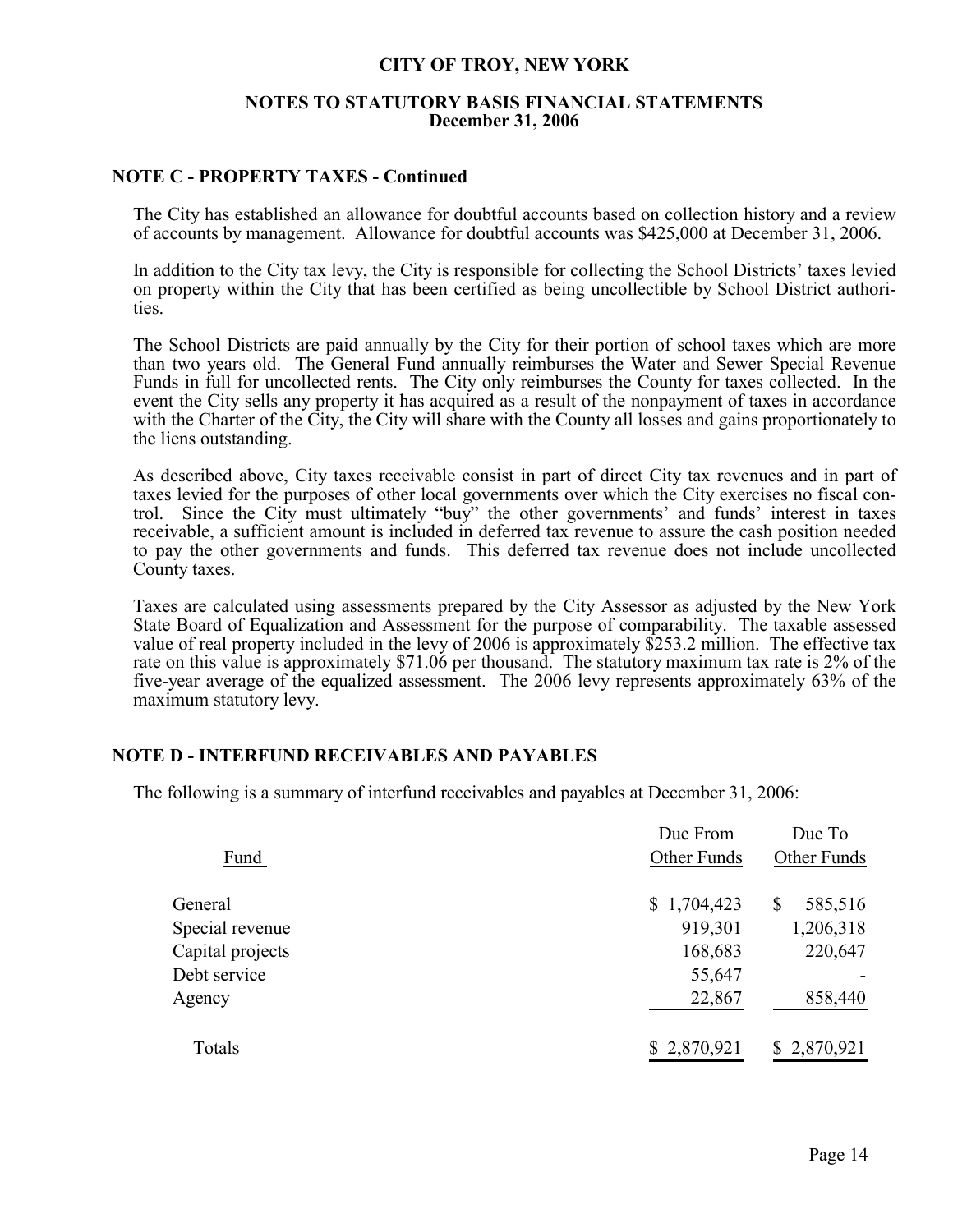## **NOTES TO STATUTORY BASIS FINANCIAL STATEMENTS December 31, 2006**

## **NOTE E - FIXED ASSETS**

The following schedule identifies changes in the City's fixed assets for the year ended December 31, 2006:

|                         | Balance<br>January 1,<br>2006 | Additions     | Retirements/<br>Reclassifi-<br>cations | Balance<br>December 31,<br>2006 |
|-------------------------|-------------------------------|---------------|----------------------------------------|---------------------------------|
| Category                |                               |               |                                        |                                 |
| Fixed assets            |                               |               |                                        |                                 |
| Land                    | \$<br>913,406                 | 398,578<br>\$ | \$<br>$\overline{\phantom{a}}$         | \$1,311,984                     |
| <b>Buildings</b>        | 47,875,162                    | 232,894       | ۰                                      | 48,108,056                      |
| Machinery and equipment | 11,632,916                    | 1,787,582     | 3,121,874                              | 10,298,624                      |
|                         | \$60,421,484                  | \$2,419,054   | \$3,121,874                            | \$59,718,664                    |

## **NOTE F - LOANS RECEIVABLE**

The City has made loans to various companies and individuals under the United States Department of Housing and Urban Development programs. The total of commercial and residential rehabilitation loans receivable is \$488,578 at December 31, 2006. At year-end, the City believes that all of the rehabilitation loans are fully collectible.

## **NOTE G - INDEBTEDNESS**

#### *1. Bonds Payable*

A summary of the City's bonds payable as reported in non-current liabilities is as follows:

|                    | Original    | Original       | Interest | Final    | December 31. |
|--------------------|-------------|----------------|----------|----------|--------------|
|                    | Date Issued | <b>Balance</b> | Rate %   | Maturity | <u>2006</u>  |
| Water Fund         |             |                |          |          |              |
| General Obligation | 09/99       | 855,297        | 0.000    | 12/19    | 585,000<br>S |
| General Obligation | 12/01       | 3,390,000      | 3.250    | 12/22    | 2,878,661    |
|                    |             |                |          |          | 3,463,661    |
| Sewer Fund         |             |                |          |          |              |
| General Obligation | 09/04       | 1,625,890      | 2.380    | 04/34    | 1,532,210    |
|                    |             |                |          |          |              |
|                    |             |                |          |          |              |

Total general obligation bonds payable  $$ 4,995,871$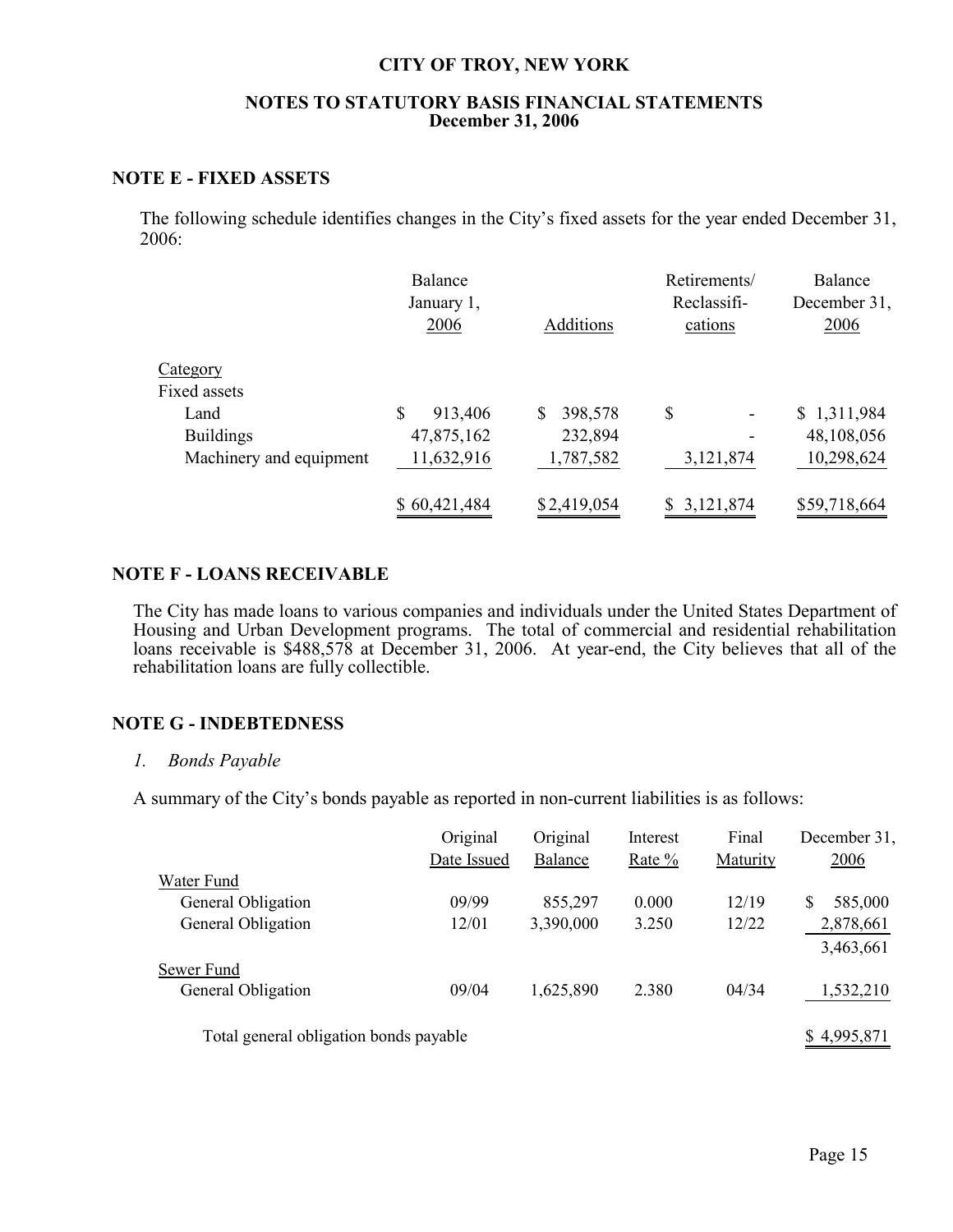## **NOTES TO STATUTORY BASIS FINANCIAL STATEMENTS December 31, 2006**

## **NOTE G - INDEBTEDNESS - Continued**

## *1. Bonds Payable* - Continued

Water and sewer debt issuances are essential to continued operations of those activities. Consequently, the City recognizes interest on the related debt as a direct operating expense of the water and sewer activities.

## *2. Repayment Agreements*

The repayment agreements between the City and the MAC represent the 1996 capital appreciation bonds refinancing of the 1992 Lease Revenue Bonds in the original amount of \$55,589,262, the 1997 refinancing of the 1990 Installment Purchase Debt (Certificate of Participation) in the original amount of \$3,425,000, the 1999 issuance for the closing of the City's landfill in the original amount of \$5,364,156 (Series 1999A), and the 1999 issuance to provide funds to repay the City's bond anticipation notes to meet the debt service fund requirement and to pay certain costs of issuance in the original amount of \$5,205,000 (Series 1999B).

The outstanding balances of the repayment agreements described above were \$55,878,300, \$1,775,000, \$3,715,000, and \$3,475,000 at December 31, 2006, respectively.

### *3. State Clean Water Program*

The City has entered into loan agreements with the New York State Environmental Facilities Corporation (EFC) to finance the cost of improvements to the City's sewer system which were necessary to eliminate the discharge of untreated sewage into the Hudson River. The general obligation serial bonds shown above under the Sewer Fund represent the unpaid balance of these bonds at December 31, 2006.

## *4. State Drinking Water Program*

The City has also entered into loan agreements with EFC to help finance recent improvements to the City's water system. The general obligation serial bonds shown above under Water Fund represent the unpaid balance of these bonds at December 31, 2006.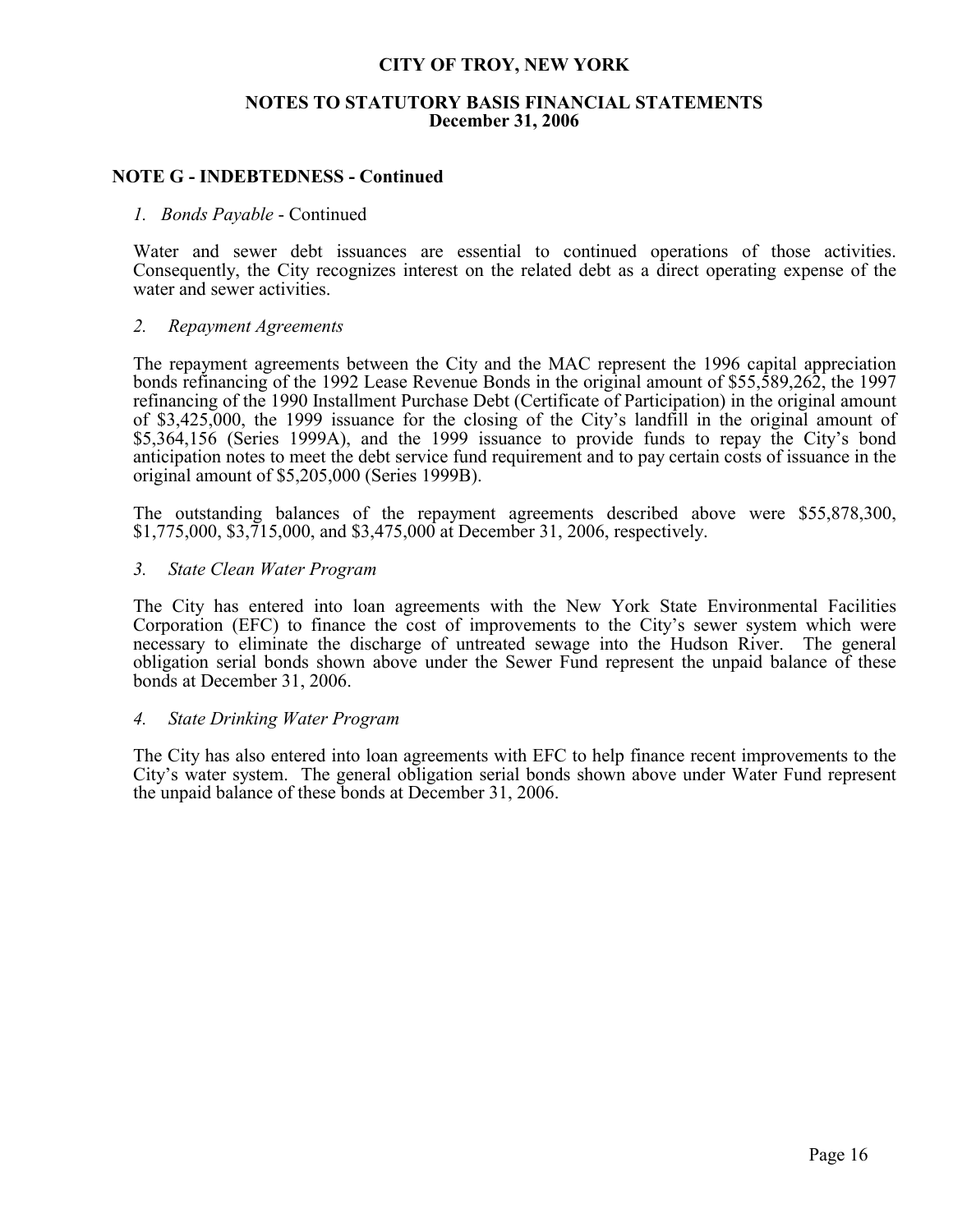## **NOTES TO STATUTORY BASIS FINANCIAL STATEMENTS December 31, 2006**

## **NOTE G - INDEBTEDNESS - Continued**

### *5. Maturity Information*

The annual debt service requirements to maturity, including principal and interest, for long-term debt as of December 31, 2006, are as follows:

| Year Ending                       | <b>Bonds</b>  |              | Repayment      |    |              |
|-----------------------------------|---------------|--------------|----------------|----|--------------|
| December 31,                      | Payable       |              | Agreements (a) |    | Total        |
| 2007                              | \$<br>216,472 | S.           | 4,705,000      | \$ | 4,921,472    |
| 2008                              | 222,130       |              | 4,855,000      |    | 5,077,130    |
| 2009                              | 232,974       |              | 4,950,000      |    | 5,182,974    |
| 2010                              | 239,001       |              | 4,945,000      |    | 5,184,001    |
| 2011                              | 245,236       |              | 5,165,000      |    | 5,410,236    |
| 2012 through 2016                 | 1,326,844     |              | 26,875,000     |    | 28,201,844   |
| 2017 through 2021                 | 1,435,719     |              | 29,740,000     |    | 31,175,719   |
| 2022                              | 283,585       |              | 4,655,000      |    | 4,938,585    |
| 2023 through 2034                 | 793,910       |              |                |    | 793,910      |
| Liability as of December 31, 2006 | 4,995,871     | \$85,890,000 |                |    | \$90,885,871 |
|                                   |               |              |                |    |              |

(a) Repayment agreements include accretion on Capital Appreciation Bonds of  $$2\overline{1,046,700}.$ 

Of the total outstanding principal indebtedness of the City in the sum of \$55,409,736, \$1,502,210 was subject to the statutory debt limit and represented 1.79% of the City's \$84,050,787 statutory debt limit.

### *5. Non-Current Governmental Liabilities*

The following is a summary of the City's non-current governmental liabilities:

|                                  |            | <b>Balance</b> |                  | Debt         |              | Balance       |
|----------------------------------|------------|----------------|------------------|--------------|--------------|---------------|
|                                  | January 1, |                |                  | Retirements/ |              | December 31,  |
|                                  |            | 2006           | <b>Additions</b> | Adjustments  |              | 2006          |
| Bonds payable                    | \$         | 5,206,858      | -S<br>-          | 210,987<br>S | $\mathbb{S}$ | 4,995,871     |
| Landfill closure                 |            | 660,000        |                  | 30,000       |              | 630,000       |
| Judgments and claims payable     |            | 324,000        |                  | 116,000      |              | 208,000       |
| Retirement debt (b)              |            | 2,161,849      |                  | 418,446      |              | 1,743,403     |
| Retirement debt (c)              |            | 2,986,118      | 1,083,685        | 258,432      |              | 3,811,371     |
| Due to County $(a)$              |            | 148,500        |                  | 16,500       |              | 132,000       |
| Repayment agreements (d)         |            | 67, 355, 038   | 945,508          | 3,457,246    |              | 64,843,300    |
| Post-employment health insurance |            | 73,116,044     | 6,301,305        |              |              | 79,417,349    |
| Compensated absences             |            | 4,019,395      | 136,237          |              |              | 4,155,632     |
| Total non-current governmental   |            |                |                  |              |              |               |
| liabilities                      |            | \$155,977,802  | \$8,466,735      | \$4,507,611  |              | \$159,936,926 |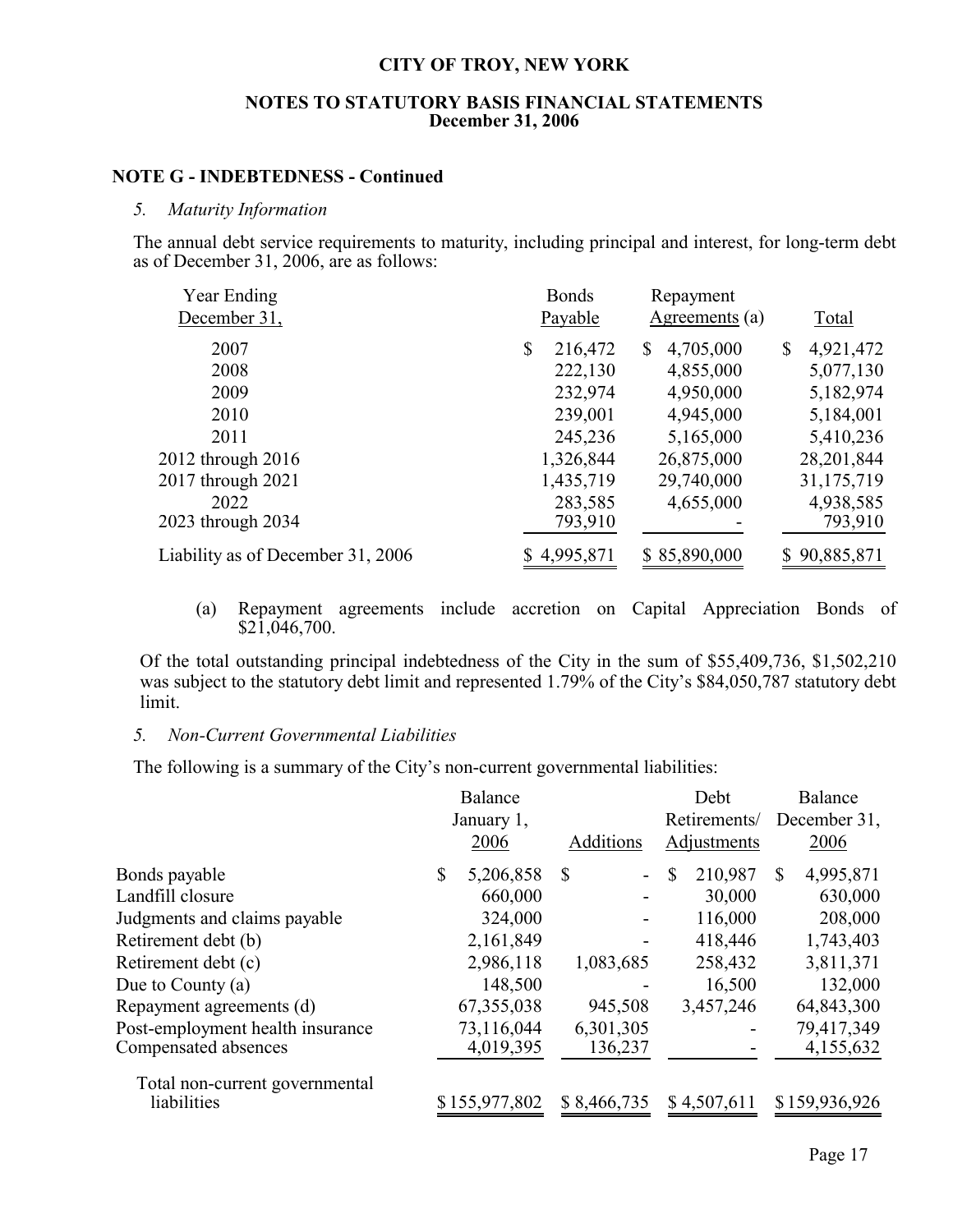## **NOTES TO STATUTORY BASIS FINANCIAL STATEMENTS December 31, 2006**

## **NOTE G - INDEBTEDNESS - Continued**

### *5. Non-Current Governmental Liabilities -* Continued

- (a) \$16,500 adjustment was reclassified as a current liability in General Fund and was paid in the first quarter of 2007.
- (b) Represents debt for the 2002 incentive and §443 plans for police and fire. See Note H.
- (c) Represents debt for the 2004 amortization covering the period April 1, 2004 to December 31, 2004; 2005 amortization covering the period April 1, 2005 to December 31, 2005; and 2006 amortization covering the period April 1, 2006 to December 31, 2006. See Note H.
- (d) Repayment agreements include accreted interest of \$945,508 added during 2006 and \$15,329,435 to date.

## **NOTE H - NEW YORK STATE RETIREMENT SYSTEMS**

### *1. Plan Description*

The City participates in the New York State and Local Employees' Retirement System (ERS), the New York State and Local Police and Fire Retirement System (PFRS) and the Public Employees' Group Life Insurance Plan (Systems). These are cost-sharing multiple-employer retirement systems. The Systems provide retirement benefits as well as death and disability benefits. Obligations of employers and employees to contribute and benefits to employees are governed by the New York State Retirement and Social Security Law (NYSRSSL). As set forth in the NYSRSSL, the Comptroller of the State of New York (Comptroller) serves as sole trustee and administrative head of the Systems. The Comptroller shall adopt and may amend rules and regulations for the administration and transaction of the business of the Systems and for the custody and control of their funds. The Systems issue a publicly available financial report that includes financial statements and required supplementary information. That report may be obtained by writing to the New York State and Local Retirement Systems, 110 State Street, Albany, New York 12244.

## *2. Funding Policy*

The Systems are noncontributory except for employees who joined the New York State and Local Employees' Retirement System after July 27, 1976, who contribute 3% of their salary for the first ten years of membership. Under the authority of the NYSRSSL, the Comptroller annually certifies the rates expressed as proportions of payroll members, which shall be used in computing the contributions required to be made by employers to the pension accumulation fund. Since 1989, the System's billings have been based on Chapter 62 of the Laws of 1989 of the State of New York. This legislation requires participating employers to make payments on a current basis. Recent legislation allowed employers to delay payment of the annual billings from December 15 to the following February 1.

| <b>ERS</b>                | <b>PFRS</b> |
|---------------------------|-------------|
| $$1,428,491$ $$2,342,771$ |             |
| 1,287,795                 | 2,089,543   |
| 1,046,530                 | 1,489,520   |
|                           |             |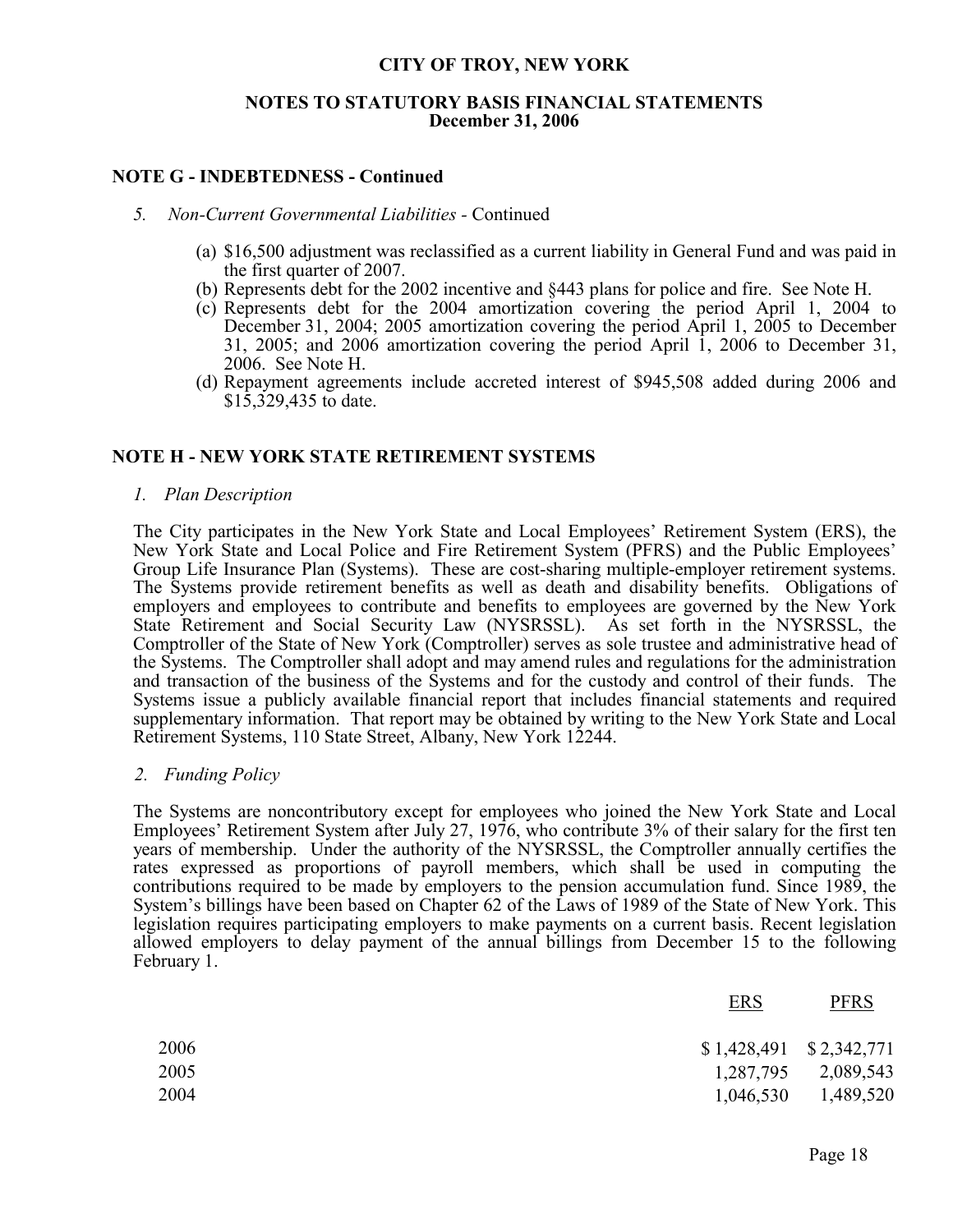## **NOTES TO STATUTORY BASIS FINANCIAL STATEMENTS December 31, 2006**

## **NOTE H - NEW YORK STATE RETIREMENT SYSTEMS - Continued**

## *2. Funding Policy* - Continued

Contributions made to the Systems were equal to 100% of the contributions required for each year plus payments for retirement system debt described below.

Beginning in 1992, the State Legislature authorized local governments to make available retirement incentive programs.

In 2002, the City opted into the retirement incentive program with a total cost of \$868,763 applicable to the governmental funds. The City opted to pay for this program over a five-year term and will be charged 8% interest per annum after the first year. The first installment of this plan was paid in fiscal year 2003 in the amount of \$201,470 and included payment of principal only. The maturity schedule for this debt is as follows:

Due February 1, 2008  $\text{S}$  186,546

The City also opted into the §443 plans for both police and fire personnel covered under the New York State Local Police and Fire Retirement System. The total past service costs for fire and police were \$1,652,837 and \$1,172,901, respectively, for a total of \$2,825,738. The City opted to pay for this program over a ten-year term with interest starting the second year at 8% per annum. The maturity schedule for this debt is as follows:

|             |      |    | Fire    | Police |         |                | Total       |
|-------------|------|----|---------|--------|---------|----------------|-------------|
| February 1, | 2007 | S. | 155,224 | \$     | 110,152 | $\mathbb{S}^-$ | 265,376     |
|             | 2008 |    | 167,642 |        | 118,964 |                | 286,606     |
|             | 2009 |    | 181,058 |        | 128,481 |                | 309,539     |
|             | 2010 |    | 195,537 |        | 138,759 |                | 334,296     |
|             | 2011 |    | 211,180 |        | 149,860 |                | 361,040     |
| Total       |      |    | 910,641 | S      | 646,216 |                | \$1,556,857 |

Chapter 49 Laws of 2003 allowed employers to amortize a certain amount of its unpaid principal balance of the December 15, 2004, retirement bill over a ten (10) year period at an interest rate to be determined by the Retirement System. The City opted to amortize the allowable amounts of \$527,873 for the Employees and \$1,513,819 for the Police and Fire Retirement Systems. The portion of these amortized liabilities covering the nine-month period April 1, 2006 to December 31, 2006, \$441,839 and \$1,267,094, respectively, are included in the financial statements as noncurrent governmental liabilities.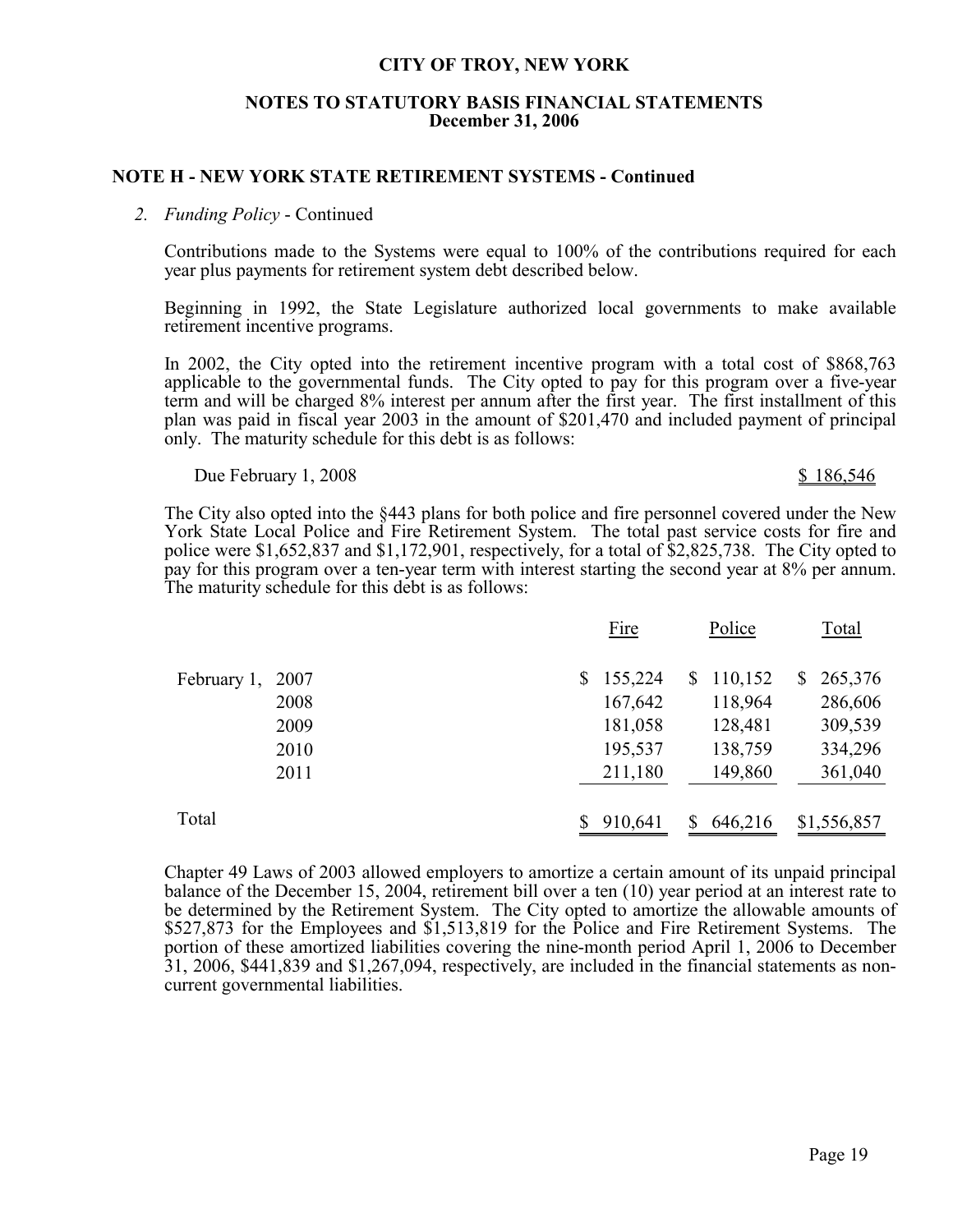## **NOTES TO STATUTORY BASIS FINANCIAL STATEMENTS December 31, 2006**

## **NOTE I - CITY AND STATE ACTIONS**

During 1994, State legislation (1994 Act) was adopted which allowed the City to sell notes or bonds for the purpose of liquidating cumulative and projected deficits in the City's General Fund under certain conditions contained in the 1994 Act. The 1994 Act also created a Supervisory Board to review and make recommendations on certain financial practices of the City. The five-member Board is headed by the State Comptroller.

The State Legislature amended the 1994 Act (the 1994 Act, as amended during 1995, is referred to as the "Original Financial Control Act") to provide the Supervisory Board with control over the City's financial situation.

During July 1996, the State Legislature adopted Chapters 444 and 445 of the Laws of 1996, which further amended the Original Financial Control Act. The principal purposes of Chapters 444 and 445 were to allow the City to restructure its annual debt services requirements, to reinforce existing controls over the City's authority to contract indebtedness or enter into other long-term financing arrangements, and to strengthen the credit of the MAC. The Original Financial Control Act, as amended by Chapters 444 and 445 of the Laws of 1996, is hereinafter referred to as the "Financial Control Act."

During 1995, the State Legislature created the MAC.

- 1. The MAC is a corporate governmental agency and instrumentality of the state constituting a public benefit corporation. The MAC Board is made up of five members, three appointed by the Governor, one by the Senate Majority Leader, and one by the Speaker of the State Assembly.
- 2. The MAC was established for the purpose of providing financing assistance and fiscal monitoring for the City. The Financial Control Act authorized the MAC to provide financing assistance to the City if the Mayor certified to the MAC that funds are required by the City to enable it (1) to pay for any item which is permitted by law to be included in the City's capital budget for the fiscal year for which such certification is made, including payments to reimburse the General Fund for monies advanced and expended for any such item, (2) to pay operating expenses, (3) to liquidate all or a portion of the City's deficits for the years 1993 through 1995, both inclusive, or to pay, at maturity, or on the redemption date, the principal of and interest on obligations of the City issued for such purposes, (4) to acquire, or cause to be acquired, all or a portion of the real or personal property leased by the City pursuant to one or more lease agreements between the City and the LDC, including the financing of the payment of any judgments or comprised or settled claims against the City relating to such real or personal property, (5) to pay at maturity, or on the redemption date, the principal and interest of obligations of the City previously issued to finance any item in the current or any prior fiscal year, and (6) to pay for the costs of the closure of the City's landfill. The Financial Control Act authorized the MAC to issue bonds and notes in an aggregate principal amount of up to \$71 million for the purposes set forth in items  $(1)$ ,  $(3)$ ,  $(4)$ ,  $(5)$ , and  $(6)$  just mentioned.
- 3. The refinancing obligations will be general obligations of the MAC payable from the sources described below. Amounts will be subject to a lien including the following:
	- a. Amounts to be derived from the sales tax, after those amounts have been appropriated by the state from the Municipal Assistance Tax Fund where they are first deposited, and transferred to the MAC or a trustee;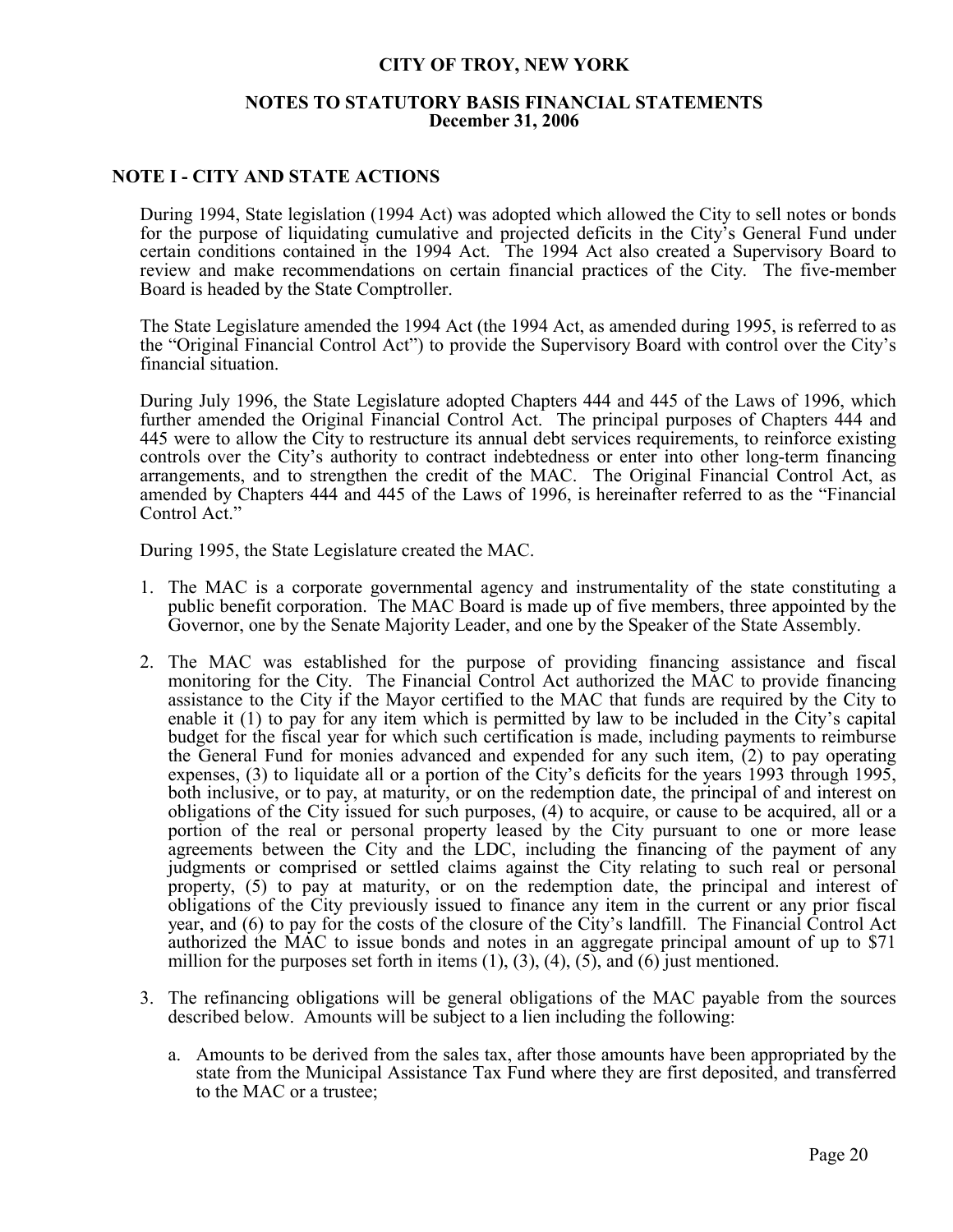## **NOTES TO STATUTORY BASIS FINANCIAL STATEMENTS December 31, 2006**

## **NOTE I - CITY AND STATE ACTIONS - Continued**

- b. Amounts to be derived from state aid, after those amounts have been appropriated by the state from the Municipal Assistance State Aid Fund (State Aid Fund) where they are first deposited, and transferred to the MAC or a trustee;
- c. Amounts to be derived from payments made by the State for the purpose of providing a minimum debt coverage ratio of 1.5 to 1, after those amounts have been appropriated by the State from the State Aid Fund where they are first deposited, and transferred to the MAC or a trustee; and,
- d. Any monies or securities held in the funds established under a general resolution (other than (i) the operating fund and (ii) the rebate fund).

The amounts described in a., b., and c. above are required to be paid to the MAC from two special funds established under the State Finance Law and held in the custody of the Comptroller, the Municipal Assistance Tax Fund, and the State Aid Fund. The Act requires the Comptroller to make payments from those special funds to the MAC, in accordance with a schedule to be delivered by the MAC annually, as required under the Act and the General Resolution. That schedule, which may be revised from time to time, sets forth the MAC's cash requirements, including debt service payments and amounts required to meet the 1.5:1 debt-service-coverage requirement.

## **NOTE J - LANDFILL**

During November 1993, directives were issued by the state and federal governments ordering the City to discontinue receiving solid waste at their landfill facility. In addition to the stop order, the City was ordered to close the facility and initiate a program to both maintain and monitor the closed site for the following 30 years. The City utilized the services of the MAC to obtain the financing necessary to close the landfill (project) and fund the costs associated with the monitoring requirements. The project was completed during March 1999, and long-term financing has been disclosed under Note G.2., repayment agreements.

As a means of recognizing the potential cost to the City for the monitoring of the landfill, the City has recorded a non-current governmental liability based on annual projections prepared by its consulting engineers. The amount currently projected is \$30,000 per year for the next twenty-one years, for a total of \$630,000.

## **NOTE K - COMMITMENTS AND CONTINGENCIES**

## *1. Sales and Use Tax*

On February 28, 2005, the City and County renewed their current agreement that was in effect for the period December 1, 1999 through November 30, 2004, whereby the City agreed to:

- 1. Extend the term of the agreement from December 1, 2004 through November 30, 2009;
- 2. Receive 18.07% of the local share of the 3% County-wide sales and use tax;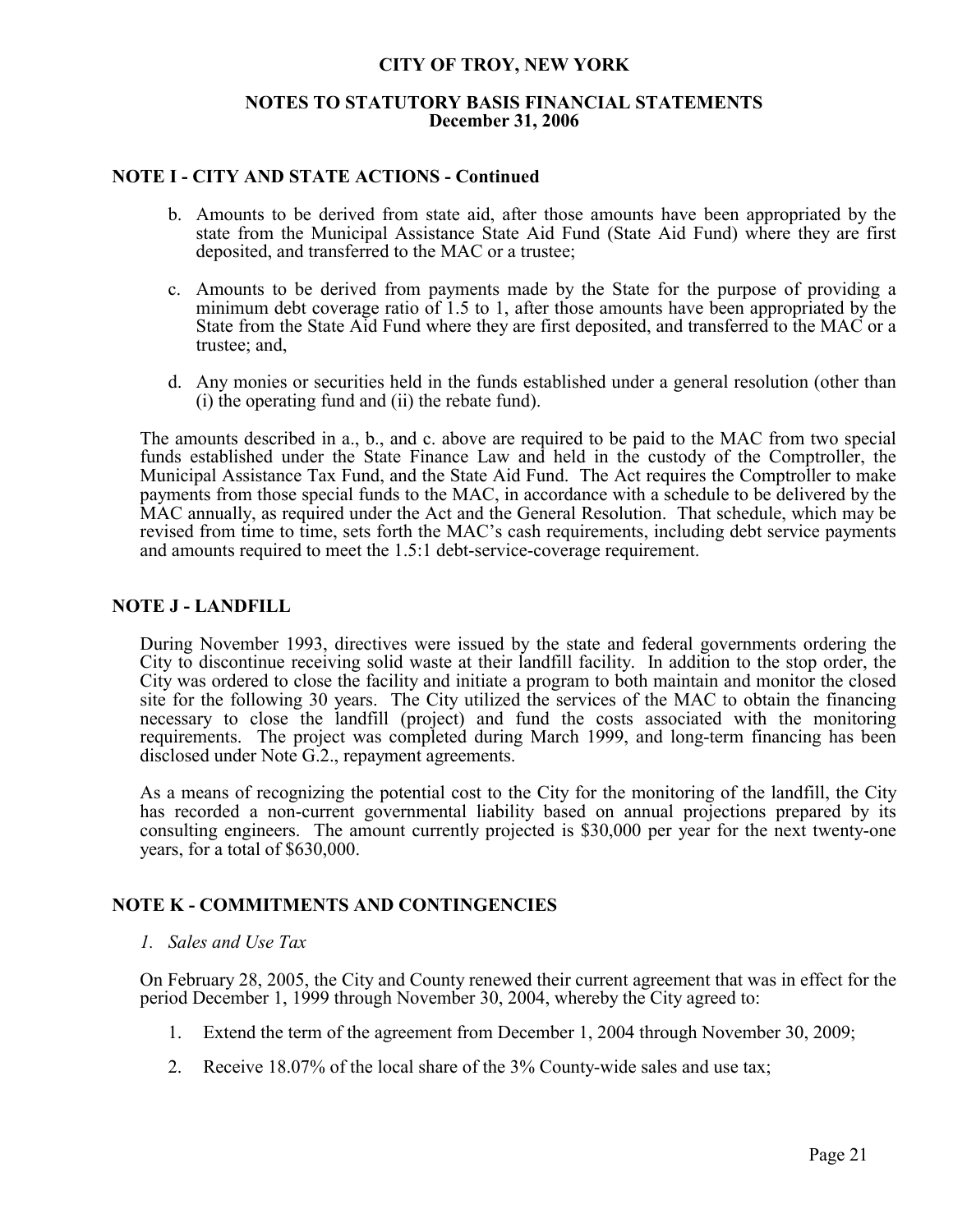## **NOTES TO STATUTORY BASIS FINANCIAL STATEMENTS December 31, 2006**

## **NOTE K - COMMITMENTS AND CONTINGENCIES - Continued**

## *1. Sales and Use Tax* - Continued

- 3. Receive 24.37% of the local share of the additional 1% County-wide sales and use tax effective September 1, 1994, and
- 4. Repay \$165,000 of the \$330,000 balance remaining with respect to the \$440,000 obligation due to the County by the City pursuant to the sales tax agreement between the parties dated November 23, 1982. The payment of \$165,000 was deducted by the County from the March 15, 2005 sales and use tax distribution due to the City. The remaining balance of \$165,000, after the March 15, 2005 payment, shall be paid by the City to the County without interest over a period of ten (10) years at \$16,500 per year.

### *2. Due to Other Governments*

Due to other governments includes:

- 1. The City acts as a tax collection agent for delinquent school taxes for the two School Districts as well as tax and sewer rents for the County. A liability of \$1,838,308 and \$3,062,540, respectively, represents the amount owed to these entities at December 31, 2006.
- 2. The amount of uncollected 1985-2006 County taxes totaling \$1,814,208, and the amount of uncollected sewer rent at December 31, 2006, totaling \$387,430, will be paid only after they have been collected.

## *3. Self-Insurance*

The City has established self-insurance programs for workers' compensation, unemployment, health benefits, and personal injury. The purpose of establishing various self-insurance programs was to minimize the total insurance costs to the City. Management budgets the expenditures in the related funds to the extent they can be projected.

The City uses an outside administrator to process and pay claims made under the health insurance and workers' compensation programs. The health administrator receives 10.1% of claims and a \$23.14 pooling (stop loss) charge per contract per month for health and \$4.00 per contract per month for dental. The City also pays a fee of \$2,492 per month for medical consulting services and \$3,667 per month for workers' compensation consulting services. The health insurance program covers all eligible City employees and their covered dependents up to \$100,000 per year per covered individual.

As of December 31, 2006, the City has recognized a liability of approximately \$350,000 in the General, Water, and Sewer Funds, representing claims incurred prior to December 31, 2006, but disbursed by the administrator during 2006.

Management has developed an approximation of the net unfunded liability for future health benefits of current retirees. This approximation, \$79.4 million, was developed using the historical net annual cost of health benefits to the City multiplied by an estimate of the average remaining life of current retirees. This liability is reflected as other liabilities. Although management has been unable to approximate the future unfunded liabilities as of December 31, 2006, related to unemployment, postretirement health benefits of current employees, and future personal injuries, management is in the process of developing a reasonable and accurate basis for approximating these liabilities.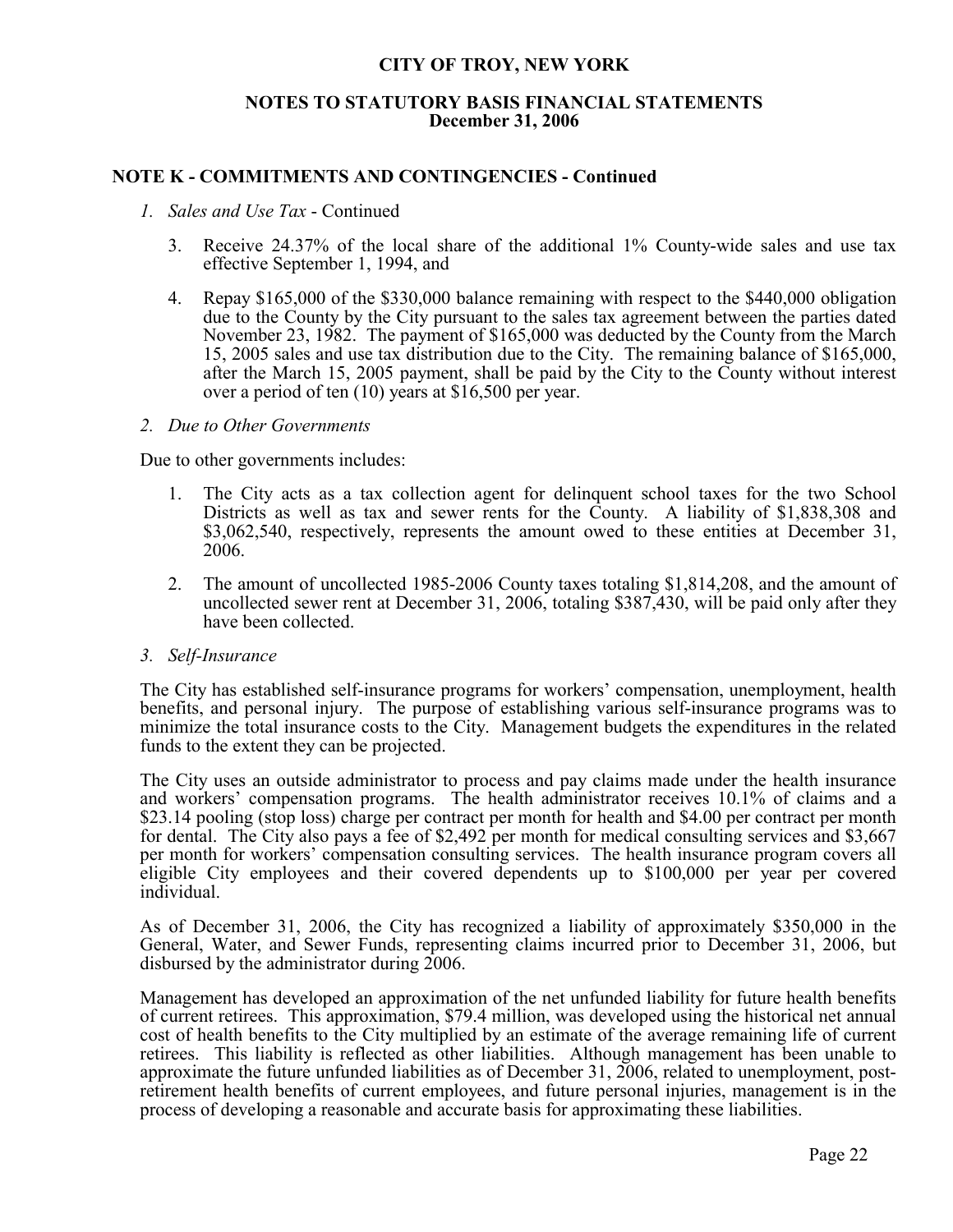## **NOTES TO STATUTORY BASIS FINANCIAL STATEMENTS December 31, 2006**

## **NOTE K - COMMITMENTS AND CONTINGENCIES - Continued**

### *4. Lawsuits*

The City is a defendant in a number of lawsuits. The City has recognized an accrued non-current liability for judgments and claims of \$208,000 to allow for future claims on certain pending matters.

## *5. Grant Programs*

The City participates in a number of grant programs. These programs are subject to financial and compliance audits by the grantors or their representatives. The City believes, based upon its review of current activity and prior experience, the amount of disallowances resulting from these audits, if any, will not be significant to the City's financial position or results of operations.

### *6. Housing Trust Fund Corporation*

The City has several program agreements with the State of New York Housing Trust Fund Corporation (HTFC). Under these program agreements, HTFC funds are awarded to the City on a conditional basis. The City and its subrecipients must satisfy certain conditions prior to HTFC granting a forgiveness of these conditional awards. Until HTFC grants this forgiveness, a contingent liability exists. The City believes that the conditions set forth in the program agreement will be satisfied, resulting in no significant adverse effects on the City's financial position or results of operations.

## *7. Federal Loan Guarantee Program*

The City has obtained funds from the United States Department of Housing and Urban Development (HUD) under a federally-sponsored loan guarantee program. The City has loaned these funds for the purpose of community development activities and expects to receive repayment in the future. The City is responsible for repayment to HUD and has pledged future community development block grants to secure repayment.

## **NOTE L - ACCOUNTING STANDARDS ISSUED BUT NOT YET IMPLEMENTED**

During June 2004, GASB issued Statement 45, *Accounting and Financial Reporting by Employers for Postemployment Benefits Other Than Pensions (OPEB).* This Statement establishes new standards for the measurement, recognition, and display of OPEB expenses/expenditures and related liabilities, note disclosures, and applicable supplementary information in the financial reports of state and local government employers throughout the United States. The Statement requires that an actuary determine the total liability. The Statement also contains transition guidance regarding recognition of past service costs. The City will be required to fully implement this standard in its fiscal year beginning January 1, 2007.

The City began to recognize its OPEB liability using management estimates of the liabilities for future projected health insurance benefits for retirees. The methodology used is not in accordance with the guidelines of GASB Statement 45. The adjustment that will be required cannot be reasonably estimated.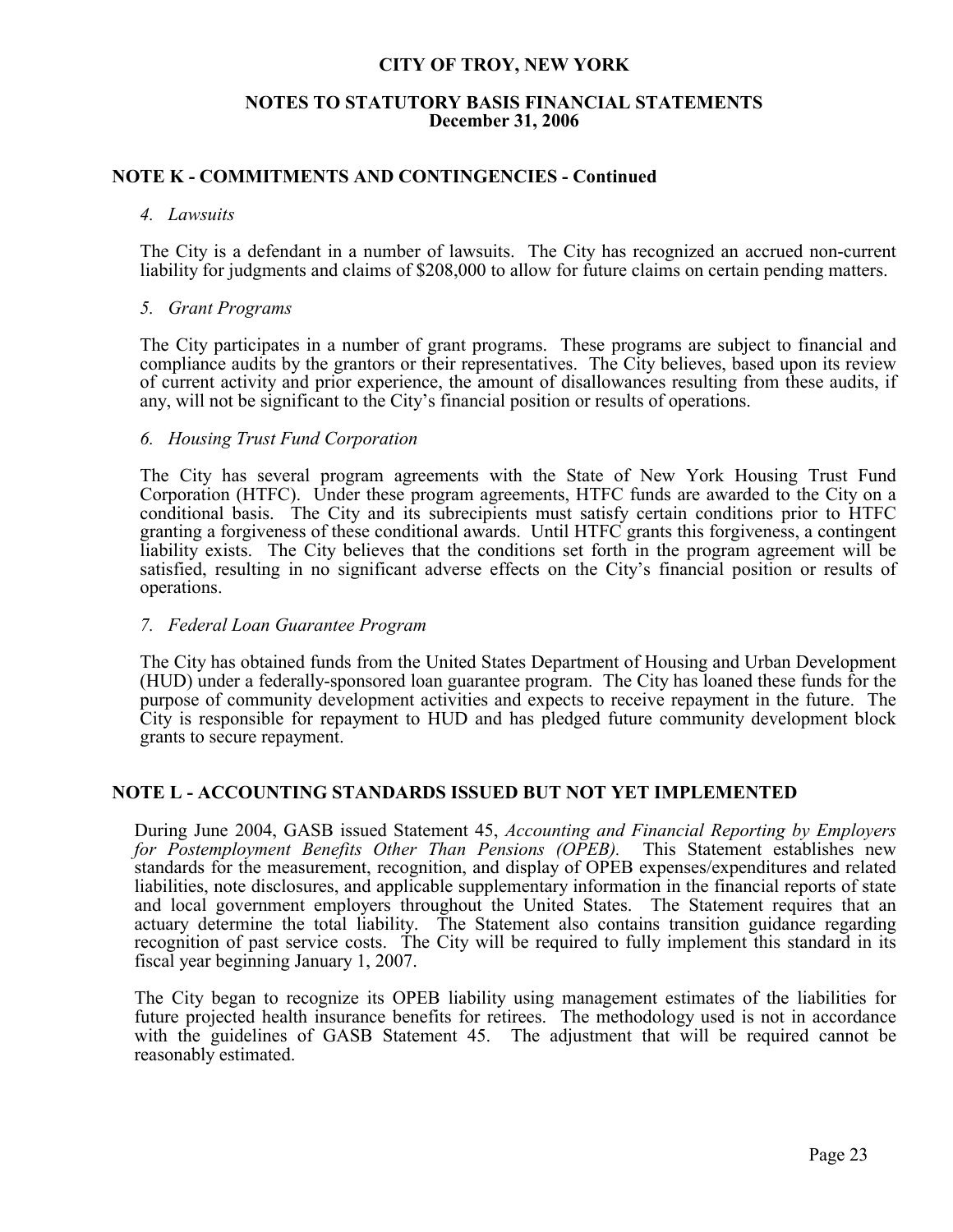## **NOTES TO STATUTORY BASIS FINANCIAL STATEMENTS December 31, 2006**

## **NOTE L - ACCOUNTING STANDARDS ISSUED BUT NOT YET IMPLEMENTED - Continued**

GASB Statement No 49, *Accounting for Pollution Remediation Obligations,* established standards for accounting and financial reporting for pollution remediation obligations, which are obligations to address the current of potential detrimental effects of existing pollution by participating in pollution remediation activities, such as site assessments and cleanups. This statement is effective for the City as of January 1, 2008.

GASB Statement No. 50, *Pension Disclosures,* an amendment of GASB Statement Nos. 25 and 27, more closely aligns the financial reporting requirements for pensions with those for other postemployment benefits (OPEB) and enhances information disclosed in the notes to the financial statements or presented as required supplementary information by employers that provide pension benefits. This statement amends GASB Statements No. 25, *Financial Reporting for Defined Benefit Pension Plans and Note Disclosures for Defined Contribution Plans,* and No. 27, *Accounting for Pension by State and Local Governmental Employers,* to conform with requirements of Statements No. 43, *Financial Reporting for Postemployment Benefit Plans Other Than Pension Plans* and No. 45, *Accounting and Financial Reporting by Employers for Postemployment Benefits Other than Pension.* This statement is effective for the City as of January 1, 2008.

GASB Statement No 51, *Accounting and Financial Reporting for Intangible Assets,* establishes accounting and financial reporting requirements for intangible assets in an effort to reduce inconsistencies in accounting and financial reporting of intangible assets. This statement is effective for the City as of January 1, 2010.

Management is not able to estimate the extent of the potential impact of these statements on the City's financial statements.

## **NOTE M - SUBSEQUENT EVENTS**

On January 4, 2007, the City Council approved amending the General Fund in the amount of \$131,375 to accept funds from the U.S. Department of Justice to fund expenses outlined in the 2006/2007 Weed and Seed budget so that the City is able to provide services in support of the objectives of the Weed and Seed program.

On January 4, 2007, the City Council approved amending the General Fund Police Department budget in the amount of \$113,204 to accept grant monies from the New York State Department of Criminal Justice Services for the purpose of furthering the implementation of the City of Troy and Rensselaer County Joint Task Force.

On January 4, 2007, the City Council authorized the Mayor to enter into an agreement with Camp, Dresser, and McKee (CDM) for Amendment #1, of the task order #2, of the Master Services Agreement for professional services for the design, bidding, and construction of a sludge dewatering facility for the John B. Buckley Water Treatment Plant. In a separate ordinance on January 4, 2007, the City Council authorized the Mayor to enter into an agreement with the qualified low bidder as recommended by CDM for construction of the Sludge Dewatering Facility.

On February 1, 2007, the City Council authorized the Mayor to submit a request to HUD to amend the one-year action plan for the 2006-2007 CDBG program year to transfer \$258,655 in unused Section 108 dollars to fund a new CDBG Down Payment Assistance Program.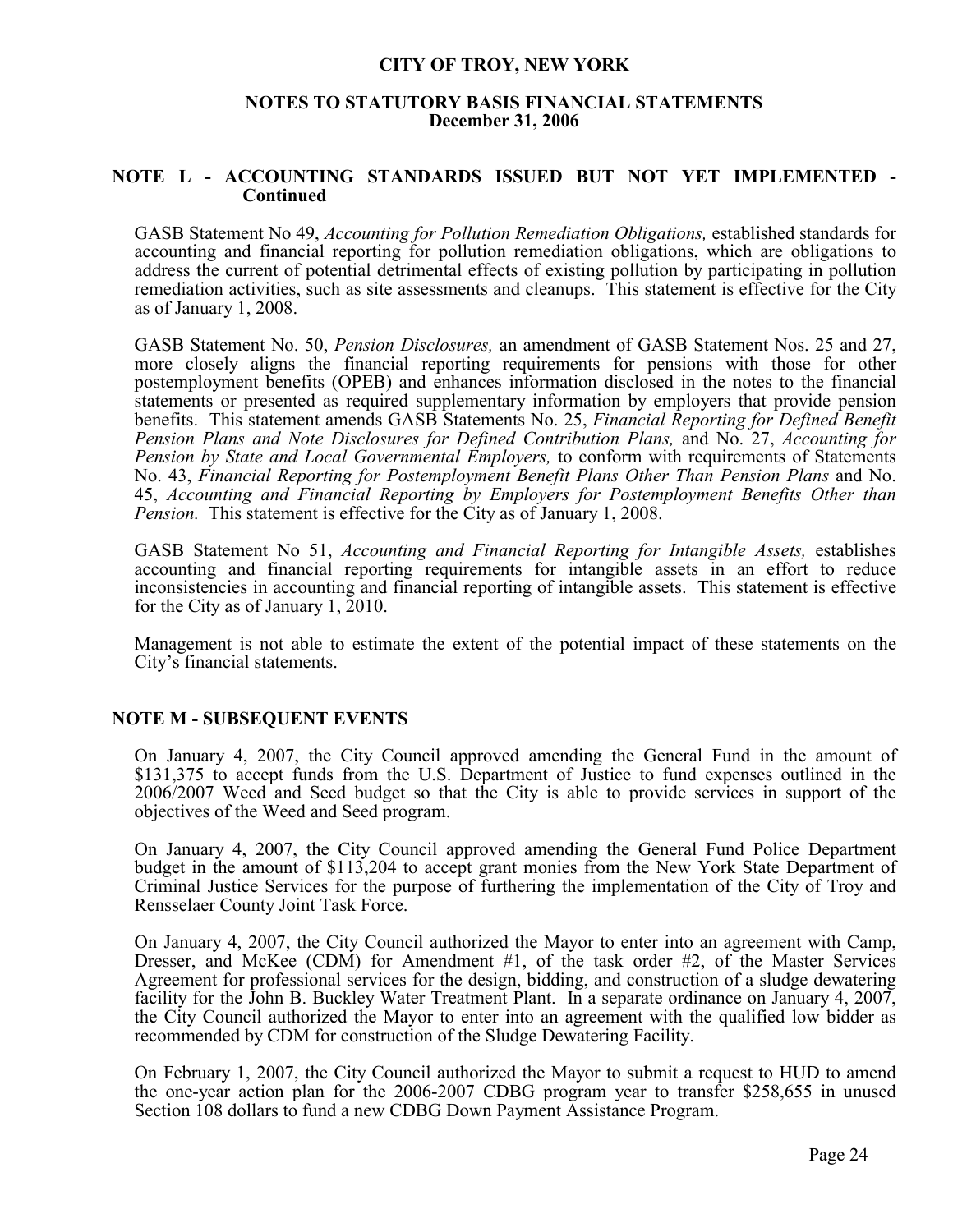## **NOTES TO STATUTORY BASIS FINANCIAL STATEMENTS December 31, 2006**

## **NOTE M - SUBSEQUENT EVENTS - Continued**

On February 1, 2007, the City Council authorized the Mayor to submit a request to HUD to amend the one-year action plan, renaming the existing 2006-2007 Troy HOME account containing \$429,579 as the "Troy HOME Single Family Phase I Project" and transferring \$475,926 of unused 2005/2006 CEO Rehabilitation Program monies into this account.

On March 1, 2007, the City Council authorized the amendment of the Special Revenue Fund to accept grant monies in the amount of \$150,000 from New York State under the Quality Communities Grant Program to create a master plan to guide an inter-municipal and multi-partner collaboration downtown revitalization initiative on the Congress/Ferry Street Project.

On March 1, 2007, the City Council authorized the amendment of the Special Revenue Fund to accept grant monies in the amount of \$200,000 from the Division of Coastal Resources Environmental Protection Fund Title II for the purpose of planning and design related to the Riverfront Park and Downtown Redevelopment Project.

On March 1, 2007, the City Council authorized the amendment of the Special Revenue Fund to reimburse the Hudson-Mohawk Industrial Gateway in the amount of \$270,000 as per the TEA-21 City of Troy Contract and the agreement as authorized by Resolution #2 of the April 6, 2006, City Council meeting.

On March 1, 2007, the City Council authorized the Mayor to execute a revised agreement with the City of Schenectady for the Reallocation and Redistribution of Consortium HOME funds allocated to Troy for Fiscal Years Prior to 2004 and 2004 Community Housing Development Organization funds for a total sum of \$1,108,519.

On April 4, 2007, the City Council approved the establishment of a Capital Account in the amount of \$2,500,000 to fund construction costs associated with the construction of the Sludge Dewatering Facility at the John P. Buckley Water Treatment Facility. The Sludge Dewatering Facility Capital Account was funded through a \$2,500,000 Bond Anticipation Note and is under proposal for longterm financing by the NYS Environmental Facilities Corporation Clean Water State Revolving Fund.

On April 4, 2007, the City Council authorized and approved the filing of the City of Troy's application for funds pursuant to the Housing and Community Development Act of 1974, the McKinney Act Emergency Shelter Grant Program, and the Home Investment Program, in the total amount of \$2,924,141.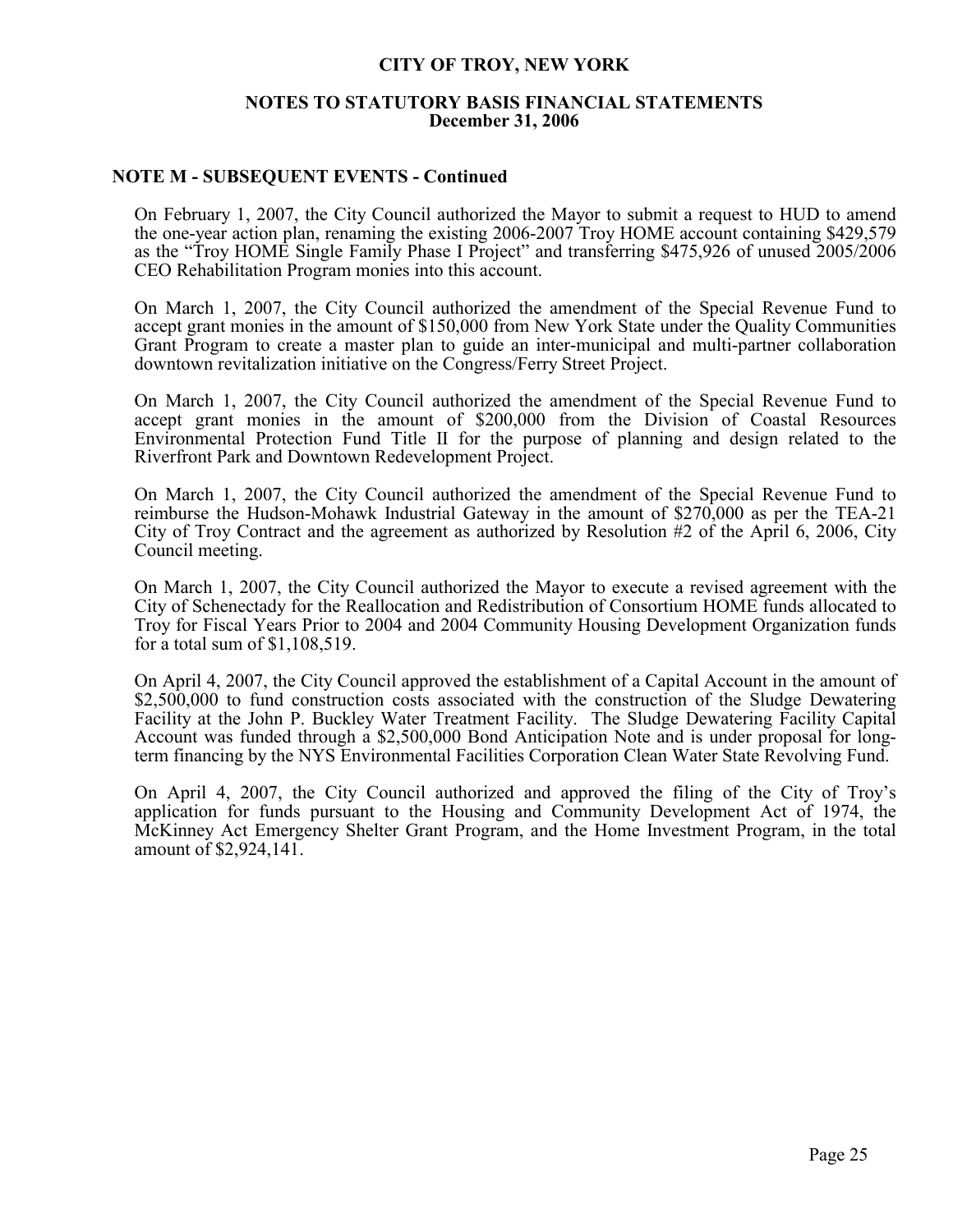## BOLLAM, SHEEDY, TORANI & CO. LLP Certified Public Accountants Albany, New York

## **REPORT OF INDEPENDENT CERTIFIED PUBLIC ACCOUNTANTS ON SUPPLEMENTAL INFORMATION**

Mayor and Members of the City Council City of Troy, New York

Our audit was conducted for the purpose of forming opinions on the statutory basis financial statements taken as a whole of the City of Troy, New York as of and for the year ended December 31, 2006, which are presented in the preceding section of this report. The supplemental information listed in the Contents of this report is presented for purposes of additional analysis and is not a required part of the financial statements. Such information has been subjected to the auditing procedures applied in the audit of the financial statements and, in our opinion, are fairly stated in all material respects in relation to the financial statements taken as a whole.

Ballam Sheedy Town & G up

Albany, New York September 21, 2007

*An Independent Member of the RSM McGladrey Network*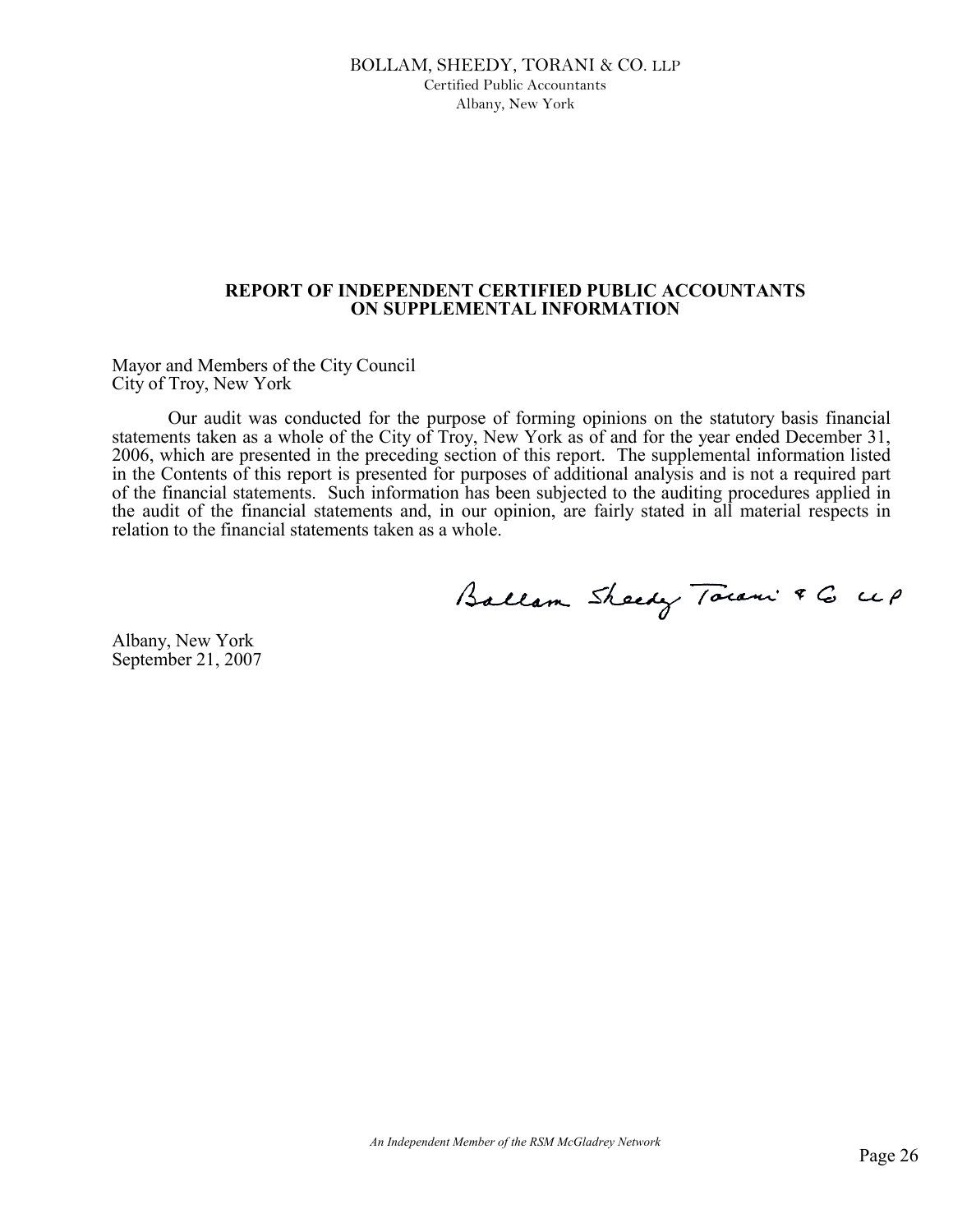## **COMBINED BALANCE SHEET - SPECIAL REVENUE FUNDS December 31, 2006**

| <b>ASSETS AND OTHER DEBITS</b>                      |                          |              |                        |               |  |
|-----------------------------------------------------|--------------------------|--------------|------------------------|---------------|--|
|                                                     | <b>Special</b><br>Grant  | Water        | <b>Sewer</b>           | <b>Total</b>  |  |
| <b>ASSETS</b>                                       |                          |              |                        |               |  |
| Cash and cash equivalents                           | \$1,593,757              | \$2,307,347  | 201,584<br>\$          | \$4,102,688   |  |
| Other receivables, net                              | $\overline{\phantom{a}}$ | 831,212      | 345,397                | 1,176,609     |  |
| Due from other governments                          | 313,084                  | 2,949,668    |                        | 3,262,752     |  |
| Due from other funds                                | 919,301                  |              |                        | 919,301       |  |
| Loans receivable                                    | 488,578                  |              |                        | 488,578       |  |
|                                                     | \$3,314,720              | \$6,088,227  | \$ 546,981             | \$9,949,928   |  |
| <b>LIABILITIES, OTHER CREDITS, AND FUND BALANCE</b> |                          |              |                        |               |  |
| <b>LIABILITIES</b>                                  |                          |              |                        |               |  |
| Accounts payable                                    | \$<br>140,673            | 97,959<br>S. | $\mathbb{S}$<br>31,793 | \$<br>270,425 |  |
| <b>Accrued liabilities</b>                          |                          | 125,596      | 17,081                 | 142,677       |  |
| Other liabilities                                   |                          | 16,585       | 32                     | 16,617        |  |
| Due to other governments                            | 121,274                  |              |                        | 121,274       |  |
| Due to other funds                                  | 920,290                  |              | 286,028                | 1,206,318     |  |
| Bond interest and matured bonds payable             |                          | 41,365       |                        | 41,365        |  |
| Deferred revenue                                    | 1,149,742                | 1,307,448    |                        | 2,457,190     |  |
|                                                     | 2,331,979                | 1,588,953    | 334,934                | 4,255,866     |  |
| <b>FUND BALANCE</b>                                 |                          |              |                        |               |  |
| Reserved                                            |                          |              |                        |               |  |
| Encumbrances                                        | 331,390                  | 111,151      | 22,430                 | 464,971       |  |
| Unreserved - unappropriated                         | 651,351                  | 4,388,123    | 189,617                | 5,229,091     |  |
|                                                     | 982,741                  | 4,499,274    | 212,047                | 5,694,062     |  |
|                                                     | \$3,314,720              | \$6,088,227  | 546,981<br>S.          | \$9,949,928   |  |

See Report of Independent Certified Public Accountants on Supplemental Information.